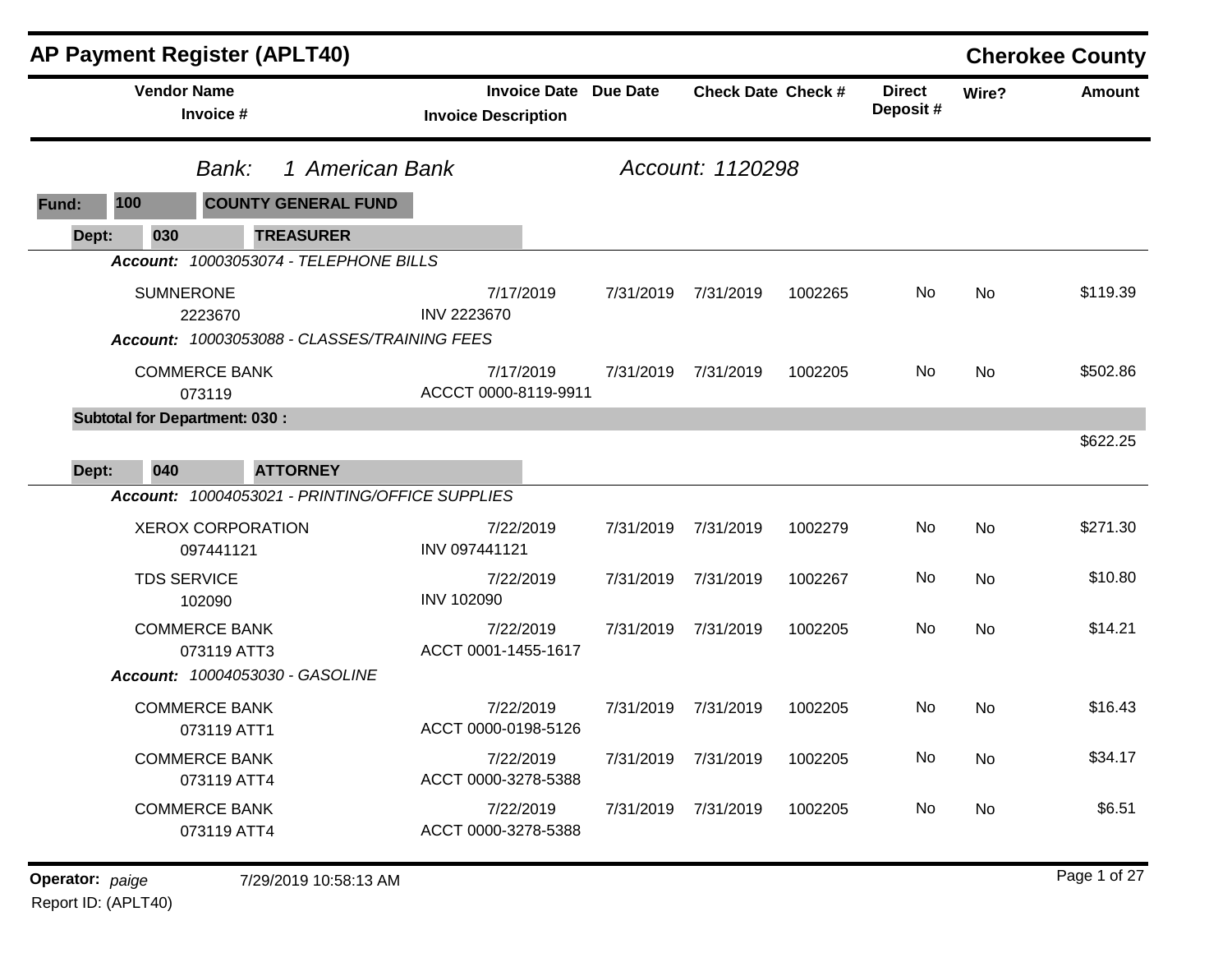| <b>AP Payment Register (APLT40)</b>                                               |                                                            |           |                           |         |                           |           | <b>Cherokee County</b> |
|-----------------------------------------------------------------------------------|------------------------------------------------------------|-----------|---------------------------|---------|---------------------------|-----------|------------------------|
| <b>Vendor Name</b><br>Invoice #                                                   | <b>Invoice Date Due Date</b><br><b>Invoice Description</b> |           | <b>Check Date Check #</b> |         | <b>Direct</b><br>Deposit# | Wire?     | <b>Amount</b>          |
| Account: 10004053075 - DUES/SUBSCRIPTIONS                                         |                                                            |           |                           |         |                           |           |                        |
| <b>COMMERCE BANK</b><br>073119 ATT2                                               | 7/22/2019<br>ACCT 0000-1062-4013                           |           | 7/31/2019 7/31/2019       | 1002205 | No.                       | <b>No</b> | \$110.00               |
| <b>COMMERCE BANK</b><br>073119 ATT2<br><b>Account: 10004053081 - MISC EXPENSE</b> | 7/22/2019<br>ACCT 0000-1062-4013                           |           | 7/31/2019 7/31/2019       | 1002205 | No                        | <b>No</b> | \$110.00               |
| <b>COMMERCE BANK</b><br>073119 ATT                                                | 7/22/2019<br>ACCT 0000-8816-9099                           |           | 7/31/2019 7/31/2019       | 1002205 | No.                       | No        | \$99.00                |
| <b>COMMERCE BANK</b><br>073119 ATT                                                | 7/22/2019<br>ACCT 0000-8816-9099                           |           | 7/31/2019 7/31/2019       | 1002205 | No                        | No        | \$99.00                |
| Account: 10004053085 - WITNESS FEES & TRAVEL                                      |                                                            |           |                           |         |                           |           |                        |
| <b>COMMERCE BANK</b><br>073119 ATT3                                               | 7/22/2019<br>ACCT 0001-1455-1617                           |           | 7/31/2019 7/31/2019       | 1002205 | No                        | No        | \$61.36                |
| <b>COMMERCE BANK</b><br>073119 ATT3                                               | 7/22/2019<br><b>CREDIT</b>                                 | 7/31/2019 | 7/31/2019                 | 1002205 | No.                       | <b>No</b> | (\$944.00)             |
| <b>COMMERCE BANK</b><br>073119 ATT3                                               | 7/22/2019<br>ACCT 0001-1455-1617                           |           | 7/31/2019 7/31/2019       | 1002205 | No.                       | <b>No</b> | \$944.00               |
| Account: 10004053089 - OTHER CONTRACTUAL                                          |                                                            |           |                           |         |                           |           |                        |
| <b>COMMERCE BANK</b><br>073119 ATT2                                               | 7/22/2019<br>ACCT 0000-1062-4013                           | 7/31/2019 | 7/31/2019                 | 1002205 | No                        | <b>No</b> | \$593.28               |
| PLANET TECHNOLOGIES<br>1001952                                                    | 7/22/2019<br><b>INV I001952</b>                            |           | 7/31/2019 7/31/2019       | 1002255 | No.                       | No        | \$1,900.80             |
| <b>THOMSON WEST</b><br>840529389                                                  | 7/22/2019<br>INV 840529389                                 | 7/31/2019 | 7/31/2019                 | 1002269 | No.                       | No        | \$260.09               |
| <b>Subtotal for Department: 040:</b>                                              |                                                            |           |                           |         |                           |           |                        |
|                                                                                   |                                                            |           |                           |         |                           |           | \$3,586.95             |
| 050<br><b>REGISTER OF DEEDS</b><br>Dept:                                          |                                                            |           |                           |         |                           |           |                        |

**Operator:** Page 2 of 27 *paige* 7/29/2019 10:58:13 AM Report ID: (APLT40)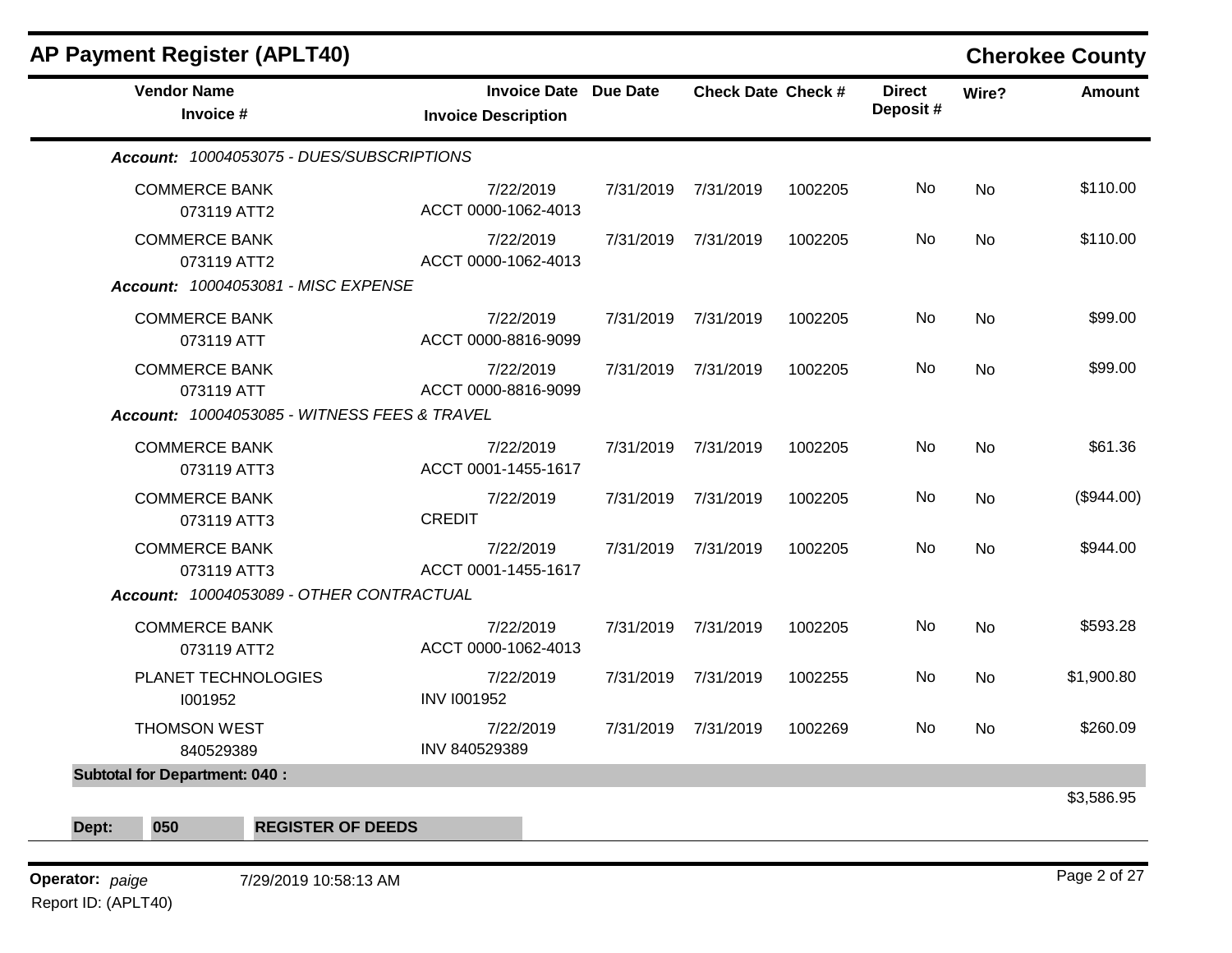|                                   |                                       | <b>AP Payment Register (APLT40)</b>             |                                                                                     |                     |                           |           |                           |           | <b>Cherokee County</b> |
|-----------------------------------|---------------------------------------|-------------------------------------------------|-------------------------------------------------------------------------------------|---------------------|---------------------------|-----------|---------------------------|-----------|------------------------|
|                                   | <b>Vendor Name</b><br>Invoice #       |                                                 | <b>Invoice Date Due Date</b><br><b>Invoice Description</b>                          |                     | <b>Check Date Check #</b> |           | <b>Direct</b><br>Deposit# | Wire?     | <b>Amount</b>          |
|                                   |                                       | Account: 10005053077 - HOTEL RENTALS            |                                                                                     |                     |                           |           |                           |           |                        |
|                                   | <b>COMMERCE BANK</b><br>073119ROD     | Account: 10005053230 - FOOD/TRAVEL EXPENSES     | 7/17/2019<br>ACCT 0000-0111-8991                                                    |                     | 7/31/2019 7/31/2019       | 1002206   | No.                       | No.       | \$304.95               |
| <b>COMMERCE BANK</b><br>073119ROD |                                       | 7/17/2019<br>ACCT 0000-0111-8991                |                                                                                     | 7/31/2019 7/31/2019 | 1002206                   | No        | <b>No</b>                 | \$13.06   |                        |
| <b>COMMERCE BANK</b><br>073119ROD |                                       | 7/17/2019<br>ACCT 0000-0111-8991                | 7/31/2019                                                                           | 7/31/2019           | 1002206                   | <b>No</b> | <b>No</b>                 | \$17.46   |                        |
|                                   | <b>Subtotal for Department: 050:</b>  |                                                 |                                                                                     |                     |                           |           |                           |           | \$335.47               |
| Dept:                             | 060                                   | <b>SHERIFF &amp; JAIL</b>                       |                                                                                     |                     |                           |           |                           |           |                        |
|                                   |                                       | <b>Account: 10006053002 - SALARIES</b>          |                                                                                     |                     |                           |           |                           |           |                        |
|                                   | <b>JIMMY D OBERBECK</b><br>073119     | Account: 10006053021 - PRINTING/OFFICE SUPPLIES | 7/22/2019<br><b>CONTRACT LABOR</b>                                                  | 7/31/2019           | 7/31/2019                 | 1002223   | No.                       | <b>No</b> | \$231.25               |
|                                   | <b>CINTAS CORP</b><br>8404198601      |                                                 | 7/17/2019<br>INV 8404198601                                                         | 7/31/2019           | 7/31/2019                 | 1002196   | <b>No</b>                 | No        | \$112.52               |
| <b>CINTAS CORP</b><br>840214525   |                                       |                                                 | 7/17/2019<br>INV 8404214525<br>Account: 10006053022 - EMPLOYEE UNIFORMS/ACCESSORIES | 7/31/2019           | 7/31/2019                 | 1002196   | No.                       | <b>No</b> | \$75.08                |
|                                   |                                       |                                                 |                                                                                     |                     |                           |           |                           |           |                        |
|                                   | 85467                                 | SOUTHERN UNIFORM & EQUIPMENT                    | 7/17/2019<br><b>INV 85467</b>                                                       | 7/31/2019           | 7/31/2019                 | 1002263   | No.                       | No.       | \$57.99                |
|                                   | SOUTHERN UNIFORM & EQUIPMENT<br>85434 |                                                 | 7/17/2019<br><b>INV 85434</b>                                                       | 7/31/2019           | 7/31/2019                 | 1002263   | No.                       | <b>No</b> | \$63.50                |
|                                   | 89057                                 | SOUTHERN UNIFORM & EQUIPMENT                    | 7/17/2019<br><b>INV 89057</b>                                                       |                     | 7/31/2019 7/31/2019       | 1002263   | No.                       | No.       | \$78.98                |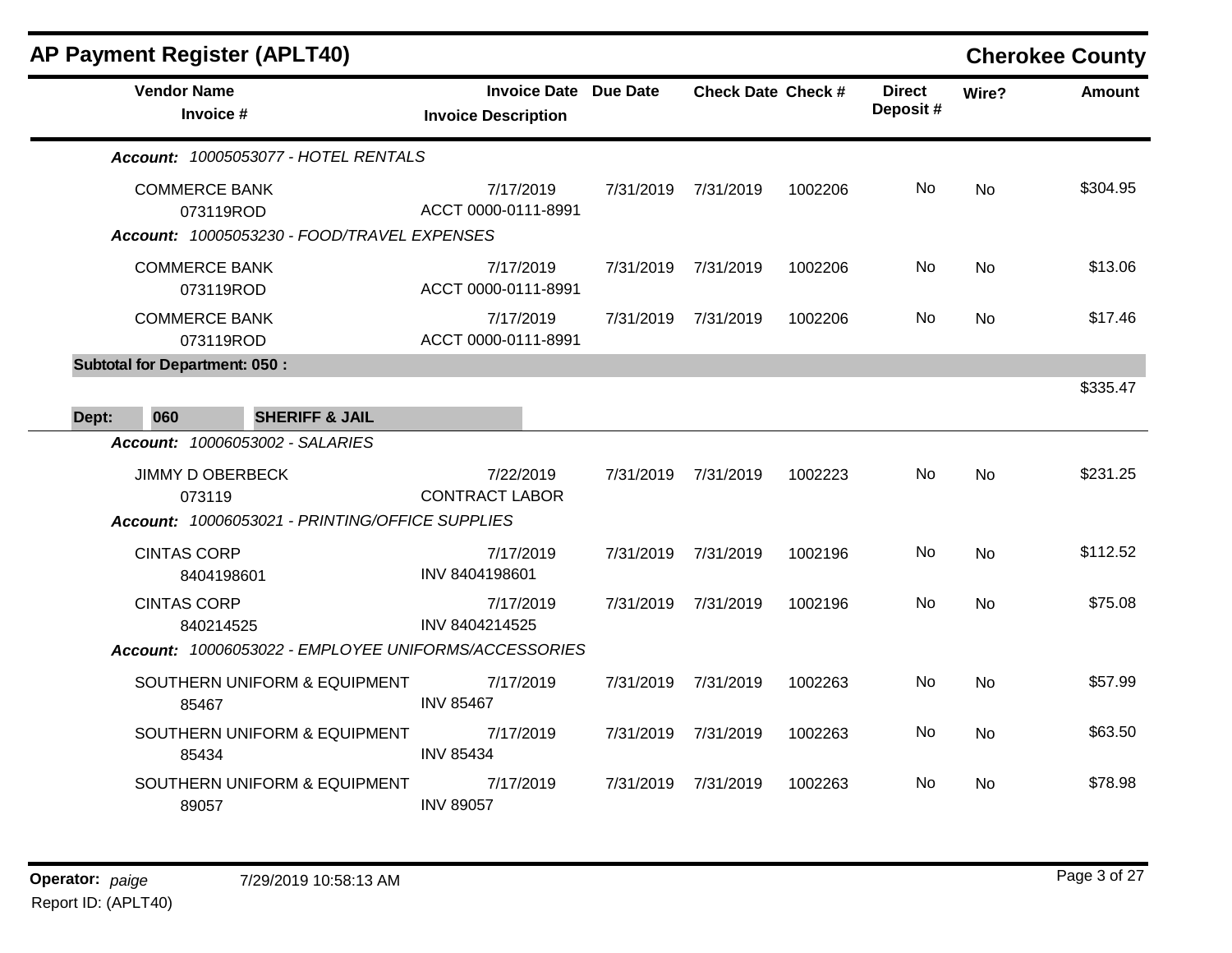| <b>Vendor Name</b><br>Invoice #                                                  | <b>Invoice Date Due Date</b><br><b>Invoice Description</b> | <b>Check Date Check #</b> |         | <b>Direct</b><br>Deposit# | Wire? | <b>Amount</b> |
|----------------------------------------------------------------------------------|------------------------------------------------------------|---------------------------|---------|---------------------------|-------|---------------|
| SOUTHERN UNIFORM & EQUIPMENT<br>89141                                            | 7/18/2019<br><b>INV 89141</b>                              | 7/31/2019 7/31/2019       | 1002263 | No                        | No    | \$37.99       |
| <b>COMMERCE BANK</b><br>073119SH7                                                | 7/17/2019<br>ACCT 0000-0198-5001                           | 7/31/2019 7/31/2019       | 1002206 | No                        | No    | \$211.57      |
| <b>COMMERCE BANK</b><br>073119SH<br>Account: 10006053025 - PARTS/VEHICLE REPAIRS | 7/17/2019<br>ACCT 0000-0268-3076                           | 7/31/2019 7/31/2019       | 1002206 | No.                       | No    | \$216.08      |
| FULL SERVICE AUTOMOTIVE<br>509967                                                | 7/17/2019<br><b>INV 509937</b>                             | 7/31/2019 7/31/2019       | 1002220 | No.                       | No    | \$282.67      |
| NATALINIS AUTOMOTIVE<br>709017                                                   | 7/19/2019<br><b>INV 709017</b>                             | 7/31/2019 7/31/2019       | 1002248 | No                        | No    | \$65.87       |
| NATALINIS AUTOMOTIVE<br>709015                                                   | 7/19/2019<br><b>INV 709015</b>                             | 7/31/2019 7/31/2019       | 1002248 | No.                       | No    | \$182.28      |
| NATALINIS AUTOMOTIVE<br>709274                                                   | 7/23/2019<br><b>INV 709274</b>                             | 7/31/2019 7/31/2019       | 1002248 | No                        | No    | \$52.80       |
| FULL SERVICE AUTOMOTIVE<br>073119                                                | 7/17/2019<br>REPLACE WINDSHIELD                            | 7/31/2019 7/31/2019       | 1002220 | No.                       | No    | \$266.90      |
| KANSASLAND TIRE OF PITTSBURG<br>187863                                           | 7/17/2019<br><b>INV 187863</b>                             | 7/31/2019 7/31/2019       | 1002229 | No.                       | No    | \$130.55      |
| Account: 10006053030 - GASOLINE                                                  |                                                            |                           |         |                           |       |               |
| <b>COMMERCE BANK</b><br>073119SH7                                                | 7/17/2019<br>ACCT 0000-0198-5001                           | 7/31/2019 7/31/2019       | 1002206 | No                        | No    | \$57.45       |
| <b>COMMERCE BANK</b><br>073119SH4                                                | 7/17/2019<br>ACCT 0000-2193-5978                           | 7/31/2019 7/31/2019       | 1002206 | No                        | No    | \$87.58       |
| <b>COMMERCE BANK</b><br>073119SH6                                                | 7/17/2019<br>ACCT 0000-0198-5019                           | 7/31/2019 7/31/2019       | 1002206 | No.                       | No    | \$48.40       |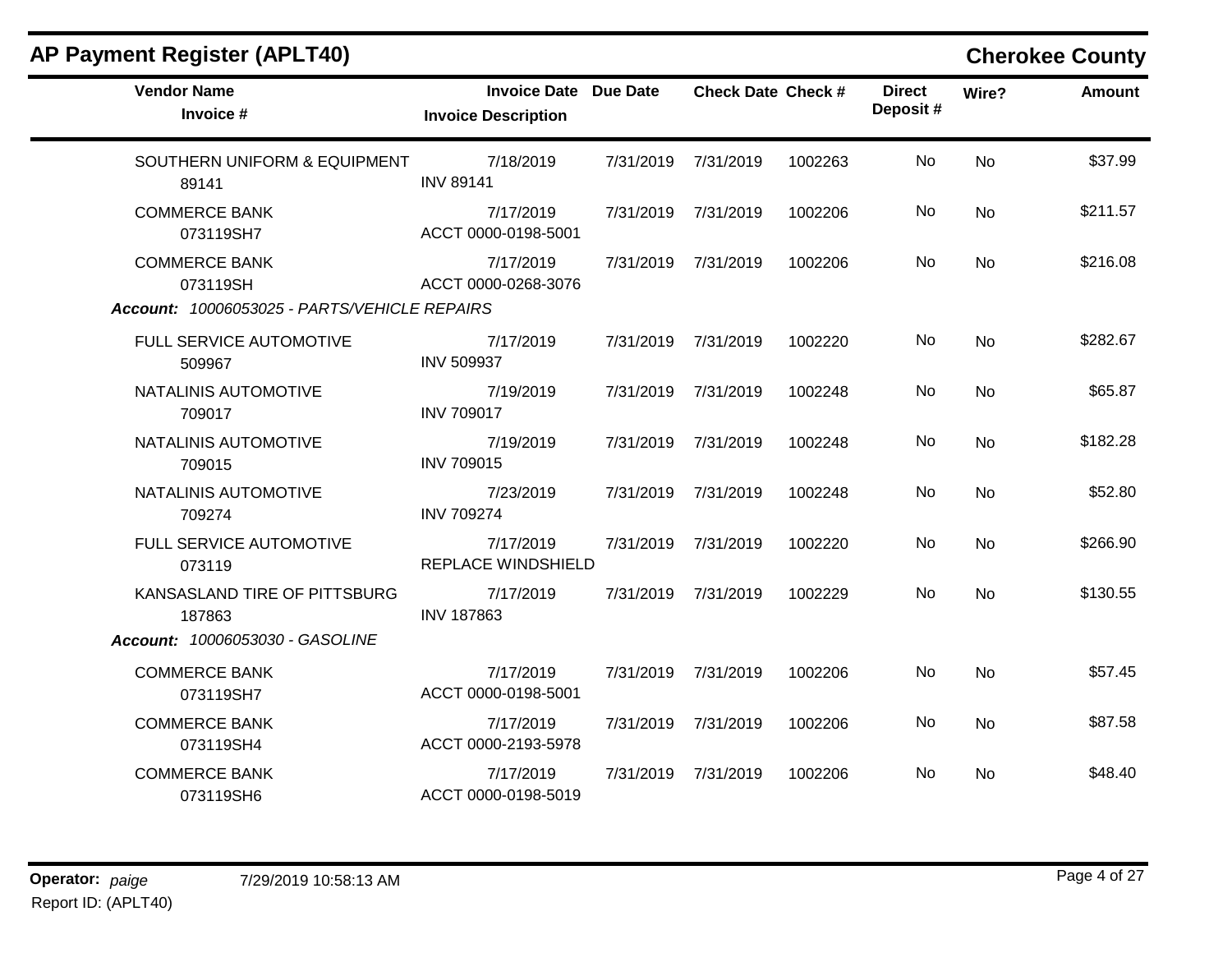| <b>Vendor Name</b><br>Invoice #                                                 | <b>Invoice Date Due Date</b><br><b>Invoice Description</b> | <b>Check Date Check #</b>   |         | <b>Direct</b><br>Deposit# | Wire?          | <b>Amount</b> |
|---------------------------------------------------------------------------------|------------------------------------------------------------|-----------------------------|---------|---------------------------|----------------|---------------|
| <b>COMMERCE BANK</b><br>073119SH6                                               | 7/17/2019<br>ACCT 0000-0198-5019                           | 7/31/2019 7/31/2019         | 1002206 | No.                       | N <sub>o</sub> | \$61.63       |
| <b>COMMERCE BANK</b><br>073119SH5                                               | 7/17/2019<br>ACCT 0000-1930-1258                           | 7/31/2019 7/31/2019         | 1002206 | No.                       | No             | \$66.00       |
| <b>COMMERCE BANK</b><br>073119SH2<br>Account: 10006053031 - DIESEL FUEL         | 7/17/2019<br>ACCT 0000-4513-0366                           | 7/31/2019 7/31/2019         | 1002206 | No                        | No.            | \$29.00       |
| <b>COMMERCE BANK</b><br>073119SH1<br>Account: 10006053040 - JANITORIAL SUPPLIES | 7/17/2019<br>ACCT 0000-0188-4600                           | 7/31/2019 7/31/2019         | 1002206 | No                        | No             | \$4.09        |
| HENRY KRAFT INC<br>284230                                                       | 7/18/2019<br><b>INV 284230</b>                             | 7/31/2019 7/31/2019         | 1002221 | No                        | No             | \$660.45      |
| <b>HENRY KRAFT INC</b><br>286635<br>Account: 10006053068 - OTHER COMMODITIES    | 7/17/2019<br><b>INV 286635</b>                             | 7/31/2019 7/31/2019         | 1002221 | No.                       | No.            | \$206.05      |
| PATRIOT K-9 TRAINING, LLC<br>6                                                  | 7/17/2019<br>INV <sub>6</sub>                              | 7/31/2019 7/31/2019         | 1002254 | No.                       | <b>No</b>      | \$150.00      |
| KEMP VETERINARY HOSPITAL<br>073119                                              | 7/18/2019<br><b>NEXGARD</b>                                | 7/31/2019 7/31/2019         | 1002232 | No.                       | No             | \$155.00      |
| FARMERS COOPERATIVE ASSOCIATION 7/17/2019<br>254852                             | <b>INV 254852</b>                                          | 7/31/2019 7/31/2019         | 1002215 | No                        | No             | \$30.00       |
| Account: 10006053071 - COMMUNICATIONS                                           |                                                            |                             |         |                           |                |               |
| TBS ELECTRONICS, INC<br>00100745                                                | 7/17/2019<br>INV 00100745                                  | 7/31/2019 7/31/2019 1002266 |         | No.                       | No.            | \$138.78      |
| Account: 10006053072 - GAS, ELECTRIC, WATER                                     |                                                            |                             |         |                           |                |               |
| EMPIRE DISTRICT ELECTRIC COMPANY<br>073119                                      | 7/17/2019<br>ACCT 643108-13-7                              | 7/31/2019 7/31/2019         | 1002211 | No.                       | No.            | \$6,406.48    |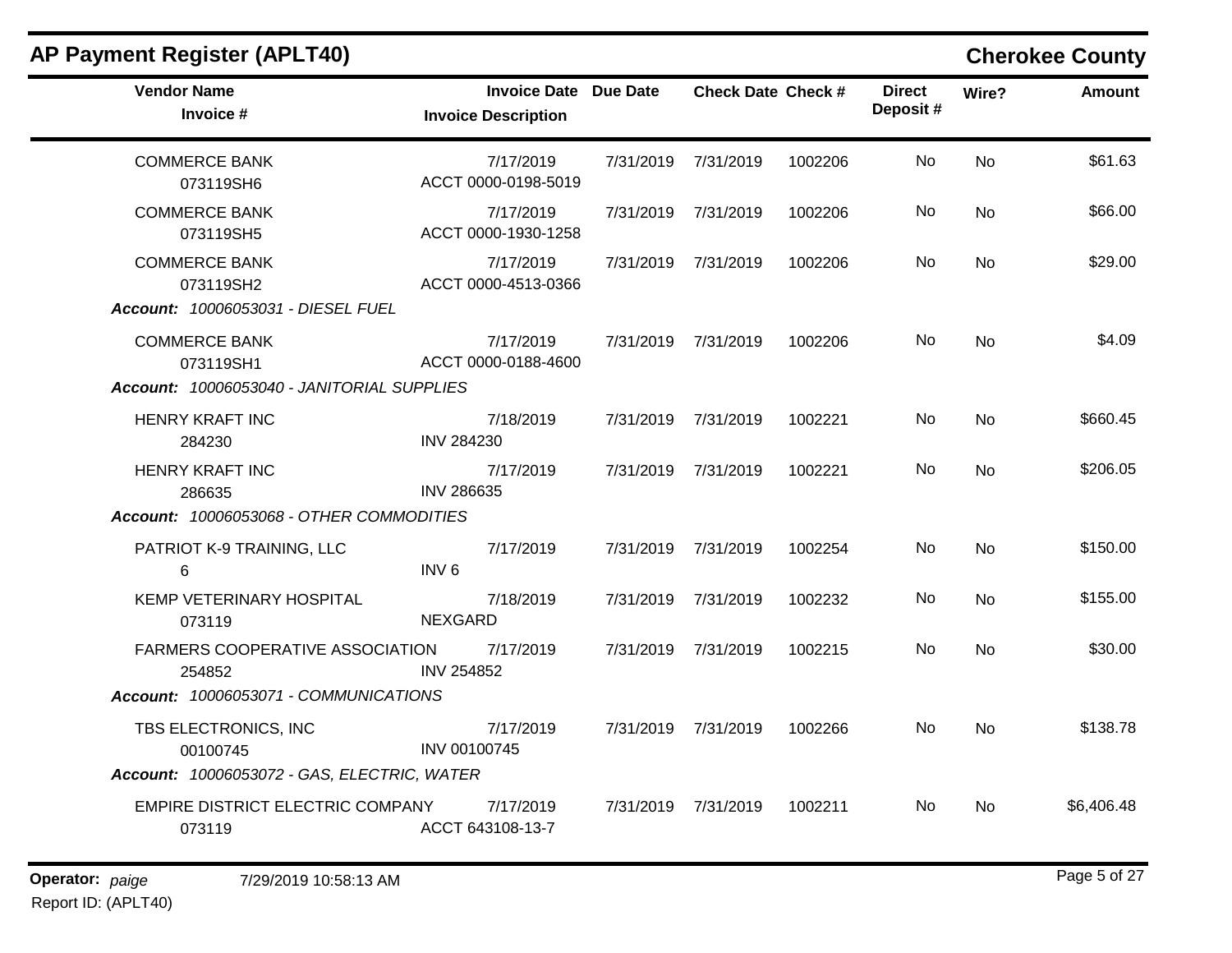| <b>AP Payment Register (APLT40)</b>                                                     |                                                            |           |                           |         |                           |           | <b>Cherokee County</b> |
|-----------------------------------------------------------------------------------------|------------------------------------------------------------|-----------|---------------------------|---------|---------------------------|-----------|------------------------|
| <b>Vendor Name</b><br>Invoice #                                                         | <b>Invoice Date Due Date</b><br><b>Invoice Description</b> |           | <b>Check Date Check #</b> |         | <b>Direct</b><br>Deposit# | Wire?     | <b>Amount</b>          |
| <b>KANSAS GAS SERVICE</b><br>073119                                                     | 7/17/2019<br>ACCT 510401545 1674911 36                     | 7/31/2019 | 7/31/2019                 | 1002228 | No                        | <b>No</b> | \$180.92               |
| PRO SOLUTIONS, LLC<br>073119<br>Account: 10006053073 - TRANSPORTATION                   | 7/17/2019<br>INV 201906107                                 | 7/31/2019 | 7/31/2019                 | 1002256 | No.                       | No        | \$216.82               |
| <b>COMMERCE BANK</b><br>073119SH3<br>Account: 10006053074 - TELEPHONE BILLS             | 7/17/2019<br>ACCT 0000-0205-1464                           | 7/31/2019 | 7/31/2019                 | 1002206 | No.                       | <b>No</b> | \$12.56                |
| <b>CENTURYLINK</b><br>073119                                                            | 7/17/2019<br>ACCT 314237715                                |           | 7/31/2019 7/31/2019       | 1002191 | No                        | No        | \$58.33                |
| COLUMBUS TELEPHONE COMPANY<br>073119<br>Account: 10006053076 - PROFESSIONAL SERVICES    | 7/17/2019<br>ACCT 171                                      | 7/31/2019 | 7/31/2019                 | 1002204 | No.                       | <b>No</b> | \$46.47                |
| <b>COMMERCE BANK</b><br>073119SH1<br>Account: 10006053080 - MAINTENANCE/BLDGS & GROUNDS | 7/17/2019<br>ACCT 0000-0188-4600                           | 7/31/2019 | 7/31/2019                 | 1002206 | No                        | <b>No</b> | \$162.88               |
| TRUE VALUE COLUMBUS<br>A380778                                                          | 7/17/2019<br><b>TRANS A380778</b>                          | 7/31/2019 | 7/31/2019                 | 1002273 | No.                       | <b>No</b> | \$22.45                |
| <b>CDL ELECTRIC</b><br>W98658                                                           | 7/17/2019<br><b>INV W98658</b>                             | 7/31/2019 | 7/31/2019                 | 1002189 | No.                       | <b>No</b> | \$299.01               |
| <b>COMMERCE BANK</b><br>073119SH6                                                       | 7/17/2019<br>ACCT 0000-0198-5019                           | 7/31/2019 | 7/31/2019                 | 1002206 | No                        | <b>No</b> | \$17.41                |
| <b>COMMERCE BANK</b><br>073119SH                                                        | 7/17/2019<br>ACCT 0000-0268-3076                           | 7/31/2019 | 7/31/2019                 | 1002206 | No                        | <b>No</b> | \$4.36                 |
| <b>COMMERCE BANK</b><br>073119SH7                                                       | 7/17/2019<br>ACCT 0000-0198-5001                           | 7/31/2019 | 7/31/2019                 | 1002206 | No.                       | No        | \$250.00               |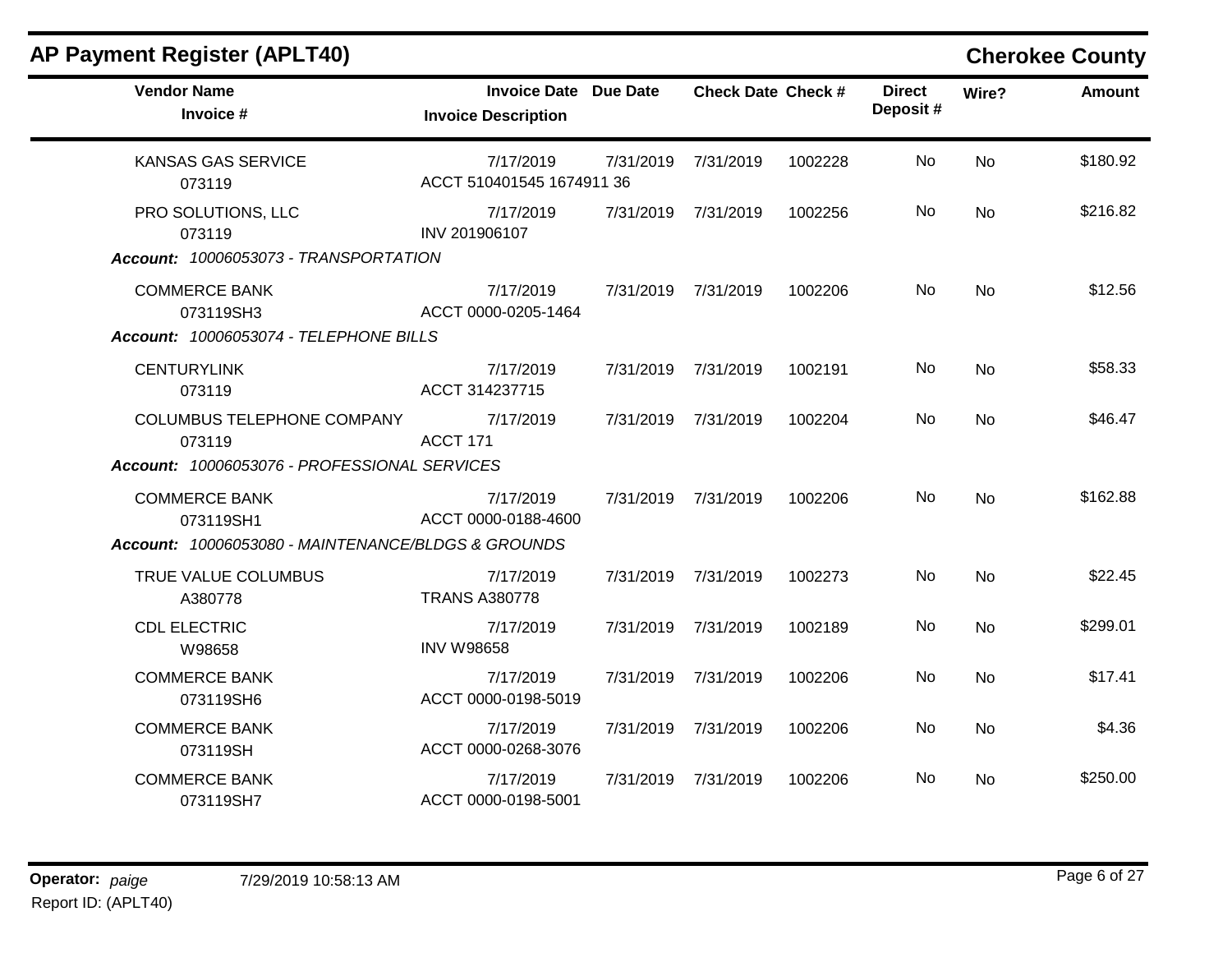| <b>AP Payment Register (APLT40)</b>                                                           |                                                            |           |                           |         |                           |           | <b>Cherokee County</b> |
|-----------------------------------------------------------------------------------------------|------------------------------------------------------------|-----------|---------------------------|---------|---------------------------|-----------|------------------------|
| <b>Vendor Name</b><br>Invoice #                                                               | <b>Invoice Date Due Date</b><br><b>Invoice Description</b> |           | <b>Check Date Check #</b> |         | <b>Direct</b><br>Deposit# | Wire?     | <b>Amount</b>          |
| TRUE VALUE COLUMBUS<br>A381052                                                                | 7/17/2019<br><b>TRANS A381052</b>                          |           | 7/31/2019 7/31/2019       | 1002273 | No.                       | No        | \$33.98                |
| <b>CDL ELECTRIC</b><br>W98601<br>Account: 10006053083 - EQUIPMENT LEASE/RENTAL                | 7/17/2019<br><b>INV W98601</b>                             | 7/31/2019 | 7/31/2019                 | 1002189 | No                        | No        | \$93.75                |
| <b>TOSHIBA FINANCIAL SERVICES</b><br>25093613<br>Account: 10006053088 - CLASSES/TRAINING FEES | 7/17/2019<br>INV 25093613                                  | 7/31/2019 | 7/31/2019                 | 1002270 | No.                       | <b>No</b> | \$220.26               |
| <b>COMMERCE BANK</b><br>073119SH7                                                             | 7/17/2019<br>ACCT 0000-0198-5001                           |           | 7/31/2019 7/31/2019       | 1002206 | No.                       | No.       | \$812.20               |
| <b>COMMERCE BANK</b><br>073119SH6                                                             | 7/17/2019<br>ACCT 0000-0198-5019                           | 7/31/2019 | 7/31/2019                 | 1002206 | No.                       | No        | \$395.00               |
| <b>COMMERCE BANK</b><br>073119SH6                                                             | 7/17/2019<br>ACCT 0000-0198-5019                           | 7/31/2019 | 7/31/2019                 | 1002206 | No.                       | No        | \$784.64               |
| <b>COMMERCE BANK</b><br>073119SH<br>Account: 10006053094 - VEHICLES                           | 7/17/2019<br>ACCT 0000-0268-3076                           | 7/31/2019 | 7/31/2019                 | 1002206 | No                        | No        | \$25.00                |
| <b>COMMERCE BANK</b><br>073119SH7<br>Account: 10006053737 - INMATE PERSONAL ITEMS             | 7/17/2019<br>ACCT 0000-0198-5001                           | 7/31/2019 | 7/31/2019                 | 1002206 | No.                       | <b>No</b> | \$321.98               |
| CHARM-TEX INC<br>0194893                                                                      | 7/17/2019<br>INV 0194893                                   |           | 7/31/2019 7/31/2019       | 1002192 | No.                       | No.       | \$286.70               |
| <b>COMMERCE BANK</b><br>073119SH                                                              | 7/17/2019<br>ACCT 0000-0268-3076                           | 7/31/2019 | 7/31/2019                 | 1002206 | No.                       | No        | \$9.18                 |
| CITY TELE COIN COMPANY INC<br>19802                                                           | 7/17/2019<br><b>INV 19802</b>                              | 7/31/2019 | 7/31/2019                 | 1002200 | No.                       | No.       | \$2,000.00             |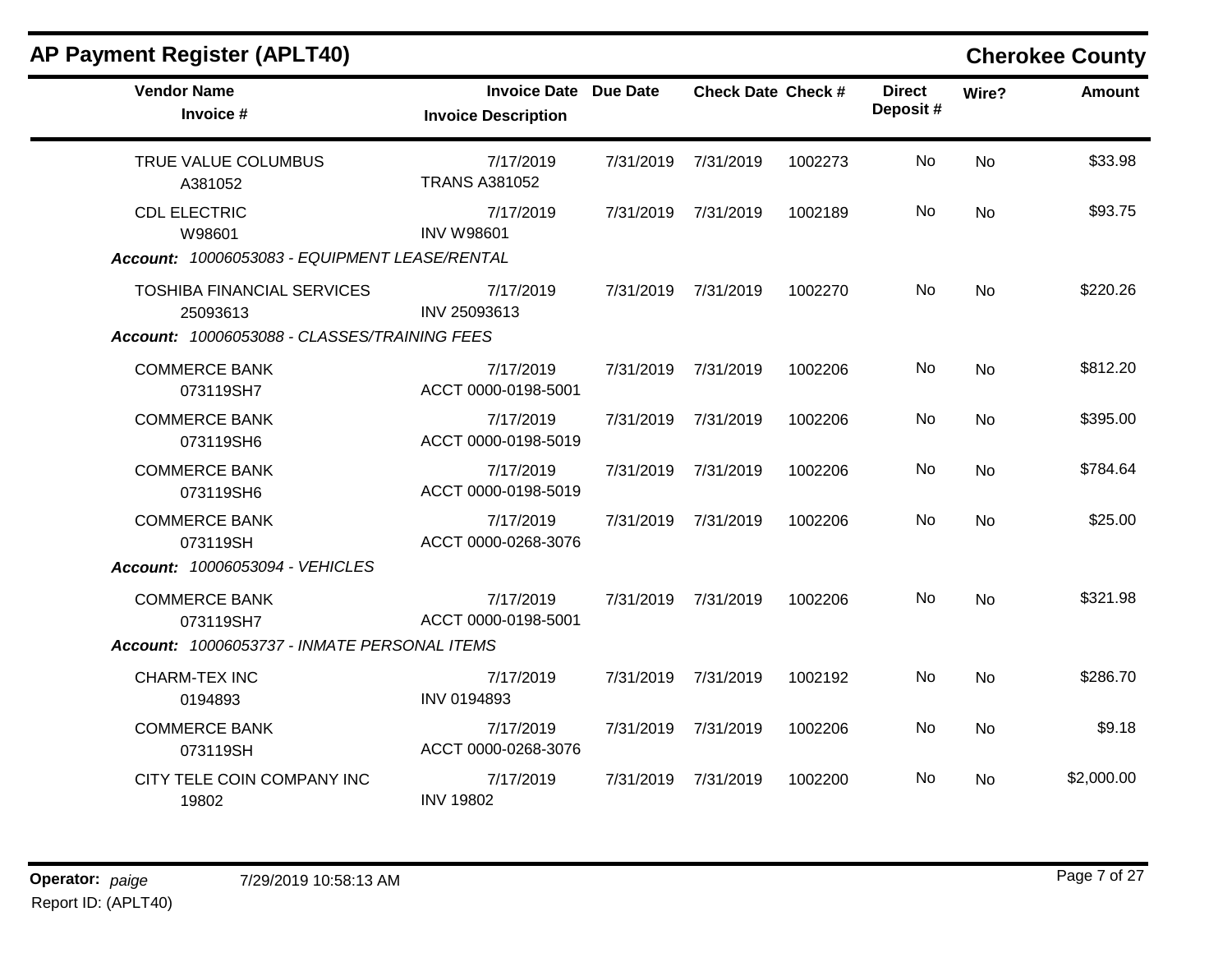| <b>Invoice Description</b>          |                                                                                                                                                                                                               |                                                            |                                                                                                                                                                                                                                                                                                                                                                         | <b>Direct</b><br>Deposit# | Wire?     | <b>Amount</b> |
|-------------------------------------|---------------------------------------------------------------------------------------------------------------------------------------------------------------------------------------------------------------|------------------------------------------------------------|-------------------------------------------------------------------------------------------------------------------------------------------------------------------------------------------------------------------------------------------------------------------------------------------------------------------------------------------------------------------------|---------------------------|-----------|---------------|
| 7/17/2019<br>INV 0194813            |                                                                                                                                                                                                               |                                                            | 1002192                                                                                                                                                                                                                                                                                                                                                                 | No                        | No.       | \$350.08      |
|                                     |                                                                                                                                                                                                               |                                                            |                                                                                                                                                                                                                                                                                                                                                                         |                           |           |               |
| 7/17/2019<br><b>INMATE MEDICINE</b> |                                                                                                                                                                                                               |                                                            | 1002214                                                                                                                                                                                                                                                                                                                                                                 | No                        | <b>No</b> | \$61.40       |
| 7/18/2019<br><b>INV CCS53149</b>    |                                                                                                                                                                                                               |                                                            | 1002277                                                                                                                                                                                                                                                                                                                                                                 | No.                       | No        | \$72.00       |
| 7/18/2019                           |                                                                                                                                                                                                               |                                                            | 1002239                                                                                                                                                                                                                                                                                                                                                                 | No.                       | <b>No</b> | \$89.38       |
| 7/18/2019                           |                                                                                                                                                                                                               |                                                            | 1002241                                                                                                                                                                                                                                                                                                                                                                 | No                        | <b>No</b> | \$217.73      |
| 7/18/2019                           |                                                                                                                                                                                                               |                                                            | 1002239                                                                                                                                                                                                                                                                                                                                                                 | No.                       | No        | \$13.55       |
|                                     |                                                                                                                                                                                                               |                                                            | 1002240                                                                                                                                                                                                                                                                                                                                                                 | No                        | <b>No</b> | \$686.79      |
|                                     |                                                                                                                                                                                                               |                                                            |                                                                                                                                                                                                                                                                                                                                                                         |                           |           |               |
|                                     |                                                                                                                                                                                                               |                                                            |                                                                                                                                                                                                                                                                                                                                                                         |                           |           | \$17,911.77   |
|                                     |                                                                                                                                                                                                               |                                                            |                                                                                                                                                                                                                                                                                                                                                                         |                           |           |               |
| 7/22/2019                           |                                                                                                                                                                                                               |                                                            | 1002187                                                                                                                                                                                                                                                                                                                                                                 | No.                       | <b>No</b> | \$49.04       |
|                                     |                                                                                                                                                                                                               |                                                            |                                                                                                                                                                                                                                                                                                                                                                         |                           |           |               |
| 7/22/2019<br><b>INV 147067</b>      |                                                                                                                                                                                                               |                                                            | 1002209                                                                                                                                                                                                                                                                                                                                                                 | No                        | <b>No</b> | \$10.90       |
| 7/22/2019<br><b>INV 293278</b>      | 7/31/2019                                                                                                                                                                                                     | 7/31/2019                                                  | 1002208                                                                                                                                                                                                                                                                                                                                                                 | No.                       | No        | \$449.57      |
|                                     | Account: 10006053786 - INMATE MEDICAL<br>MERCY MAUDE NORTON MEM HOSP<br>MERCY MAUDE NORTON HOSPITAL COLUM 7/18/2019<br>Account: 10007053073 - TRANSPORTATION<br>Account: 10007053083 - EQUIPMENT LEASE/RENTAL | <b>Invoice Date Due Date</b><br><b>TRAVEL EXPENSE/MEAL</b> | 7/31/2019 7/31/2019<br>7/31/2019 7/31/2019<br>7/31/2019 7/31/2019<br>7/31/2019 7/31/2019<br>NEGOTIATED RATE, ACCT JP1493250800<br>7/31/2019 7/31/2019<br>NEGOTIATED RATE ACCT 9400003316601<br>7/31/2019 7/31/2019<br>NEGOTIATED RATE, ACCT JP1493250790<br>7/31/2019 7/31/2019<br>NEGOTIATED RATE, ACCT 9400003316600<br>7/31/2019<br>7/31/2019<br>7/31/2019 7/31/2019 | <b>Check Date Check #</b> |           |               |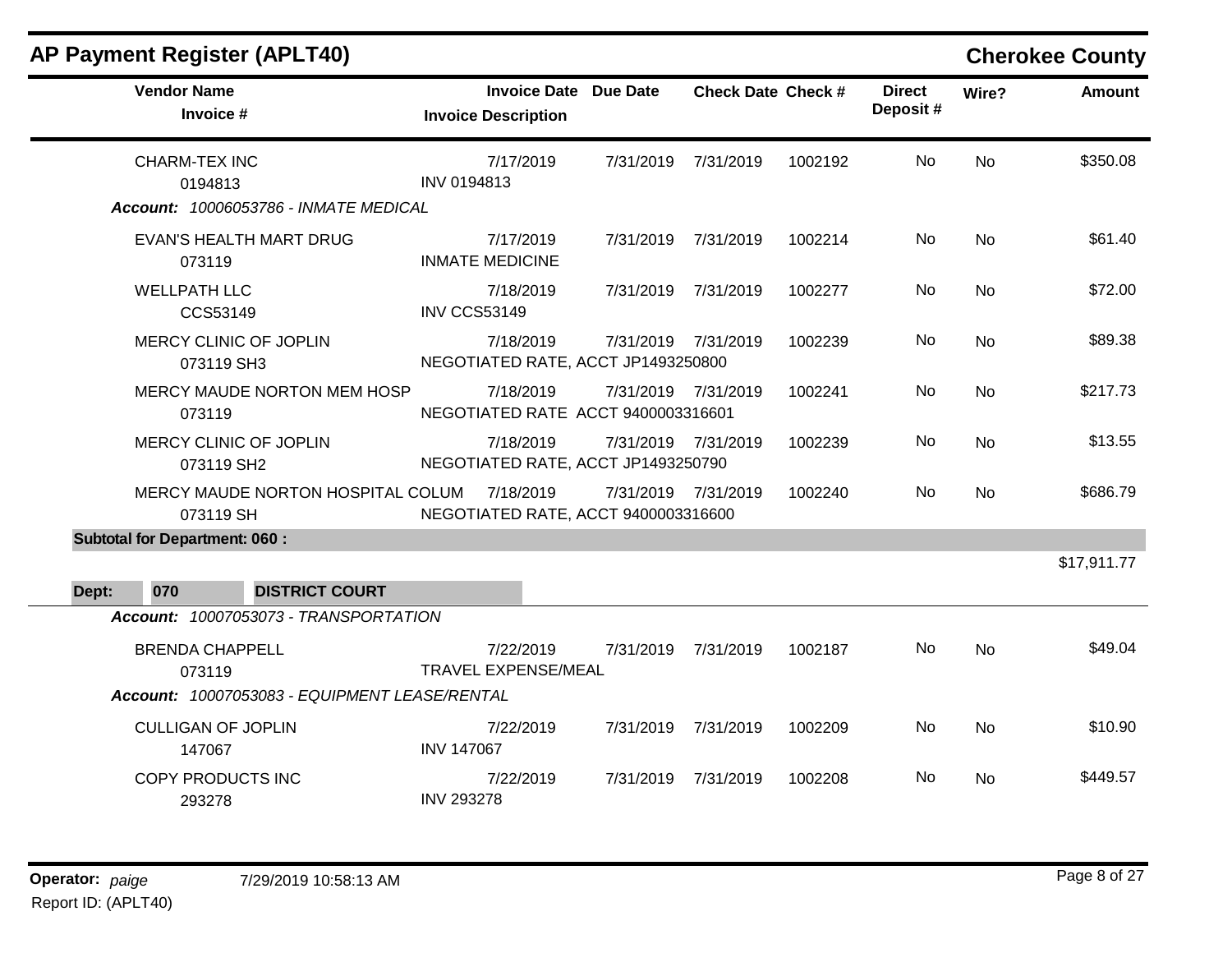| <b>AP Payment Register (APLT40)</b>                                                                               |                                                            |           |                           |         |                           |           | <b>Cherokee County</b> |
|-------------------------------------------------------------------------------------------------------------------|------------------------------------------------------------|-----------|---------------------------|---------|---------------------------|-----------|------------------------|
| <b>Vendor Name</b><br>Invoice #                                                                                   | <b>Invoice Date Due Date</b><br><b>Invoice Description</b> |           | <b>Check Date Check #</b> |         | <b>Direct</b><br>Deposit# | Wire?     | <b>Amount</b>          |
| <b>Subtotal for Department: 070:</b>                                                                              |                                                            |           |                           |         |                           |           | \$509.51               |
| 080<br>Dept:<br><b>COURTHOUSE</b>                                                                                 |                                                            |           |                           |         |                           |           |                        |
| Account: 10008053023 - EMPLOYEE FOOD/MEALS                                                                        |                                                            |           |                           |         |                           |           |                        |
| <b>COMMERCE BANK</b><br>073119 CH                                                                                 | 7/17/2019<br>ACCT 0000-9006-6515                           | 7/31/2019 | 7/31/2019                 | 1002205 | No                        | <b>No</b> | \$48.52                |
| <b>COMMERCE BANK</b><br>073119CL                                                                                  | 7/17/2019<br>ACCT 0000-0368-758                            | 7/31/2019 | 7/31/2019                 | 1002205 | No                        | No        | \$34.01                |
| Account: 10008053030 - GASOLINE<br><b>COMMERCE BANK</b><br>073119CH<br>Account: 10008053040 - JANITORIAL SUPPLIES | 7/17/2019<br>ACCT 0000-0065-3741                           | 7/31/2019 | 7/31/2019                 | 1002205 | No                        | <b>No</b> | \$8.86                 |
| <b>CINTAS #459</b><br>4025423308                                                                                  | 7/17/2019<br>INV 4025423308                                | 7/31/2019 | 7/31/2019                 | 1002195 | No                        | No        | \$109.84               |
| ETTINGER'S OFFICE SUPPLY<br>5198310                                                                               | 7/19/2019<br>INV 5198310                                   | 7/31/2019 | 7/31/2019                 | 1002213 | No                        | No        | \$234.96               |
| ETTINGER'S OFFICE SUPPLY<br>5195860                                                                               | 7/17/2019<br>INV 5195860                                   | 7/31/2019 | 7/31/2019                 | 1002213 | No                        | <b>No</b> | \$164.29               |
| Account: 10008053042 - BREAKROOM SUPPLIES                                                                         |                                                            |           |                           |         |                           |           |                        |
| <b>CULLIGAN OF JOPLIN</b><br>147098                                                                               | 7/17/2019<br><b>INV 147098</b>                             |           | 7/31/2019 7/31/2019       | 1002209 | No                        | <b>No</b> | \$25.75                |
| Account: 10008053072 - GAS, ELECTRIC, WATER                                                                       |                                                            |           |                           |         |                           |           |                        |
| EMPIRE DISTRICT ELECTRIC COMPANY<br>073119 CH                                                                     | 7/22/2019<br>ACCT 305532-35-0                              |           | 7/31/2019 7/31/2019       | 1002211 | No                        | No        | \$3,803.89             |
| Account: 10008053073 - TRANSPORTATION                                                                             |                                                            |           |                           |         |                           |           |                        |
| KANSAS DEPARTMENT OF REVENUE<br>2019-4                                                                            | 7/22/2019<br>MILEAGE/DRIVERS LICENSE/APR, MAY, JUNE        |           | 7/31/2019 7/31/2019       | 1002227 | No.                       | No        | \$1,534.18             |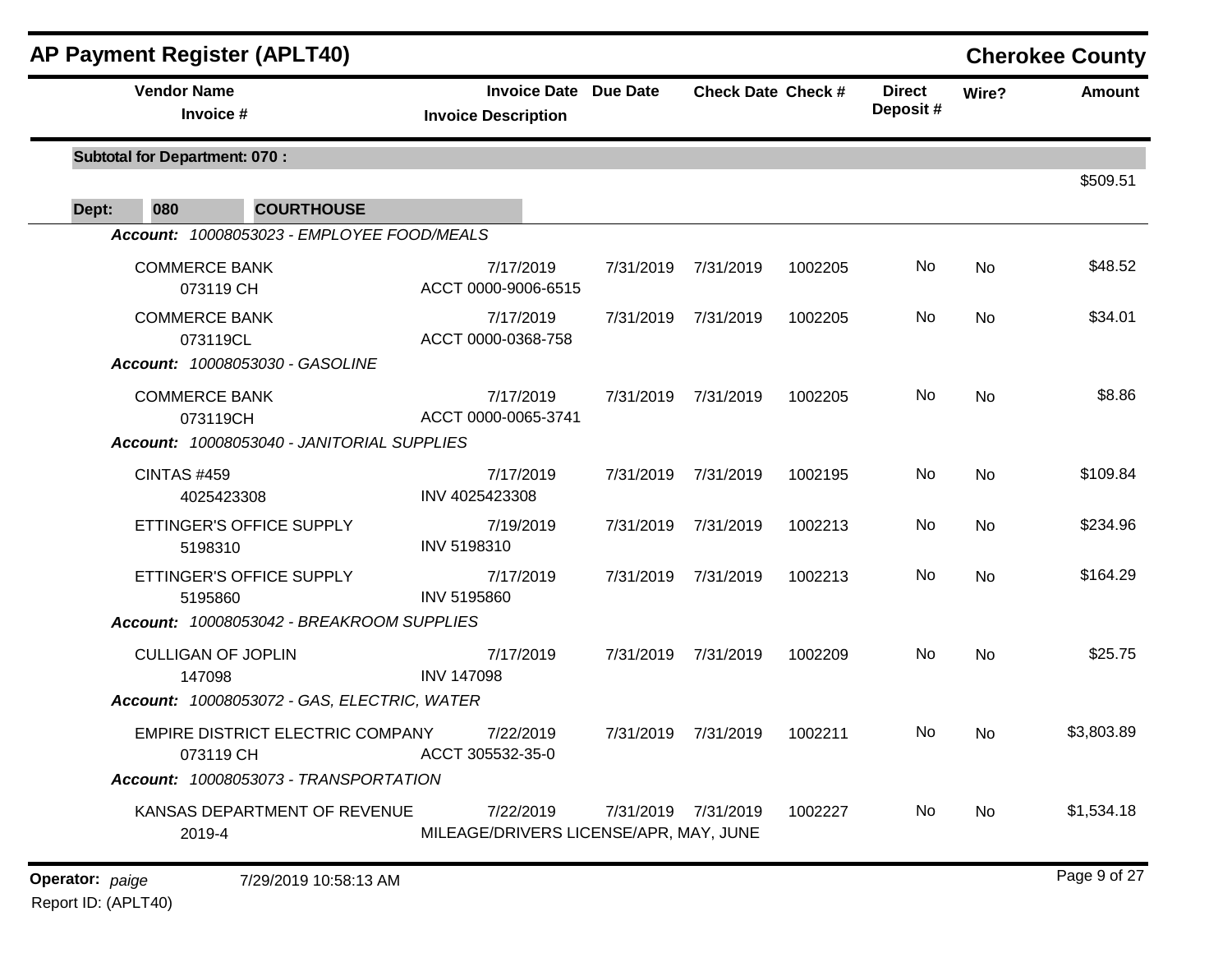|       | <b>AP Payment Register (APLT40)</b>                                                 |                                                            |           |                           |         |                           |           | <b>Cherokee County</b> |
|-------|-------------------------------------------------------------------------------------|------------------------------------------------------------|-----------|---------------------------|---------|---------------------------|-----------|------------------------|
|       | <b>Vendor Name</b><br>Invoice #                                                     | <b>Invoice Date Due Date</b><br><b>Invoice Description</b> |           | <b>Check Date Check #</b> |         | <b>Direct</b><br>Deposit# | Wire?     | <b>Amount</b>          |
|       | Account: 10008053080 - MAINTENANCE/BLDGS & GROUNDS                                  |                                                            |           |                           |         |                           |           |                        |
|       | TOUCHTON ELECTRIC INC<br>41818                                                      | 7/18/2019<br><b>INV 41818</b>                              | 7/31/2019 | 7/31/2019                 | 1002271 | No.                       | No        | \$34.00                |
|       | <b>MARMIC FIRE &amp; SAFETY CO</b><br>5216832                                       | 7/22/2019<br>INV 5216832                                   |           | 7/31/2019 7/31/2019       | 1002235 | No                        | No        | \$689.93               |
|       | TRUE VALUE COLUMBUS<br>A381631                                                      | 7/19/2019<br><b>TRANS A381631</b>                          | 7/31/2019 | 7/31/2019                 | 1002273 | No.                       | No        | \$3.28                 |
|       | TRUE VALUE COLUMBUS<br>073119CH                                                     | 7/17/2019<br><b>TRANS A380957</b>                          | 7/31/2019 | 7/31/2019                 | 1002273 | No                        | No        | \$13.96                |
|       | <b>C&amp;H HEATING &amp; COOLING</b><br>9043CS                                      | 7/17/2019<br><b>INV 9043CS</b>                             |           | 7/31/2019 7/31/2019       | 1002188 | No.                       | No        | \$200.00               |
|       | Account: 10008053089 - OTHER CONTRACTUAL                                            |                                                            |           |                           |         |                           |           |                        |
|       | FRONTIER FORENSICS MIDWEST, LLC<br>1398                                             | 7/17/2019<br><b>INV 1398</b>                               | 7/31/2019 | 7/31/2019                 | 1002219 | <b>No</b>                 | No        | \$1,685.00             |
|       | <b>COMMERCE BANK</b><br>073119CL1                                                   | 7/17/2019<br>ACCT 0000-1003-7232                           | 7/31/2019 | 7/31/2019                 | 1002206 | No                        | <b>No</b> | \$100.00               |
|       | <b>COMMERCE BANK</b><br>073119CL1                                                   | 7/17/2019<br>ACCT 0000-1003-7232                           |           | 7/31/2019 7/31/2019       | 1002206 | No.                       | No        | \$100.00               |
|       | <b>KENNETH E MAXTON</b><br>073119                                                   | 7/22/2019<br><b>CORONER BILLING</b>                        |           | 7/31/2019 7/31/2019       | 1002233 | No                        | <b>No</b> | \$240.00               |
|       | <b>Subtotal for Department: 080:</b>                                                |                                                            |           |                           |         |                           |           |                        |
|       |                                                                                     |                                                            |           |                           |         |                           |           | \$9,030.47             |
| Dept: | 090<br><b>EMERGENCY PREPAREDNESS</b><br>Account: 10009053072 - GAS, ELECTRIC, WATER |                                                            |           |                           |         |                           |           |                        |
|       | <b>WESTAR ENERGY</b><br>073119                                                      | 7/17/2019<br>ACCT 2457329745                               | 7/31/2019 | 7/31/2019                 | 1002278 | No.                       | <b>No</b> | \$33.57                |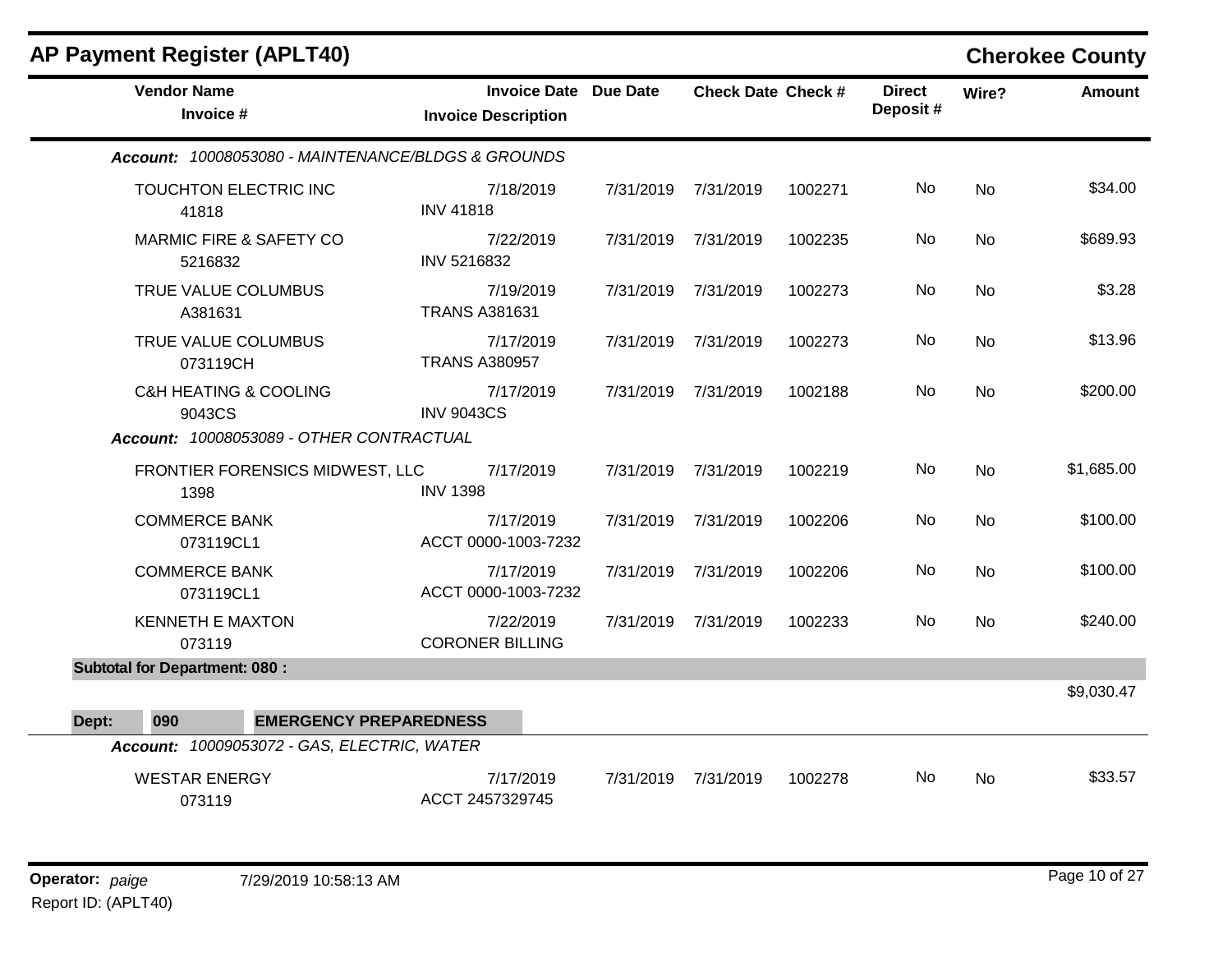|                 | <b>AP Payment Register (APLT40)</b>  |                                                    |                  |                                                            |                     |                           |         |                           |       | <b>Cherokee County</b> |
|-----------------|--------------------------------------|----------------------------------------------------|------------------|------------------------------------------------------------|---------------------|---------------------------|---------|---------------------------|-------|------------------------|
|                 | <b>Vendor Name</b><br>Invoice #      |                                                    |                  | <b>Invoice Date Due Date</b><br><b>Invoice Description</b> |                     | <b>Check Date Check #</b> |         | <b>Direct</b><br>Deposit# | Wire? | Amount                 |
|                 | <b>Subtotal for Department: 090:</b> |                                                    |                  |                                                            |                     |                           |         |                           |       |                        |
| Dept:           | 130                                  | <b>RECREATION</b>                                  |                  |                                                            |                     |                           |         |                           |       | \$33.57                |
|                 |                                      | Account: 10013053599 - RECREATION                  |                  |                                                            |                     |                           |         |                           |       |                        |
|                 | 073119                               | <b>BAXTER SPRINGS SENIOR LEAGUE</b>                |                  | 7/22/2019<br><b>COMMISSIONERS DONATIONS</b>                | 7/31/2019           | 7/31/2019                 | 1002186 | No                        | No    | \$600.00               |
|                 | <b>Subtotal for Department: 130:</b> |                                                    |                  |                                                            |                     |                           |         |                           |       |                        |
| Dept:           | 170                                  | <b>JUVENILE DETENTION</b>                          |                  |                                                            |                     |                           |         |                           |       | \$600.00               |
|                 |                                      | Account: 10017053089 - OTHER CONTRACTUAL           |                  |                                                            |                     |                           |         |                           |       |                        |
|                 | 6596                                 | SEK REGIONAL JUVENILE DETENTION CTR                | <b>INV 6596</b>  | 7/17/2019                                                  | 7/31/2019           | 7/31/2019                 | 1002262 | No                        | No    | \$9,665.00             |
|                 | <b>Subtotal for Department: 170:</b> |                                                    |                  |                                                            |                     |                           |         |                           |       |                        |
|                 |                                      |                                                    |                  |                                                            |                     |                           |         |                           |       | \$9,665.00             |
| Dept:           | 190                                  | 911 MAPPING<br>Account: 10019053081 - MISC EXPENSE |                  |                                                            |                     |                           |         |                           |       |                        |
|                 |                                      |                                                    |                  |                                                            |                     |                           |         |                           |       |                        |
|                 | <b>COLUMBUS NEWS REPORT</b><br>608   |                                                    |                  | 7/22/2019<br><b>CLASSIFIED ADVERTISING</b>                 | 7/31/2019           | 7/31/2019                 | 1002203 | No                        | No    | \$195.20               |
|                 | <b>Subtotal for Department: 190:</b> |                                                    |                  |                                                            |                     |                           |         |                           |       |                        |
|                 |                                      |                                                    |                  |                                                            |                     |                           |         |                           |       | \$195.20               |
| Dept:           | 330                                  | <b>DEPT OFFICE SUPPLY</b>                          |                  |                                                            |                     |                           |         |                           |       |                        |
|                 |                                      | Account: 10033053622 - SHERIFF OFFICE SUPPLY       |                  |                                                            |                     |                           |         |                           |       |                        |
|                 | QUILL CORPORATION<br>8579913         |                                                    | INV 8579913      | 7/18/2019                                                  | 7/31/2019 7/31/2019 |                           | 1002257 | No                        | No.   | \$71.67                |
|                 |                                      | Account: 10033053623 - TREASURER OFFICE SUPPLY     |                  |                                                            |                     |                           |         |                           |       |                        |
|                 | 84494                                | MONROE SYSTEMS FOR BUSINESS INC                    | <b>INV 84494</b> | 7/17/2019                                                  |                     | 7/31/2019 7/31/2019       | 1002245 | No                        | No    | \$434.00               |
| Operator: paige |                                      | 7/29/2019 10:58:13 AM                              |                  |                                                            |                     |                           |         |                           |       | Page 11 of 27          |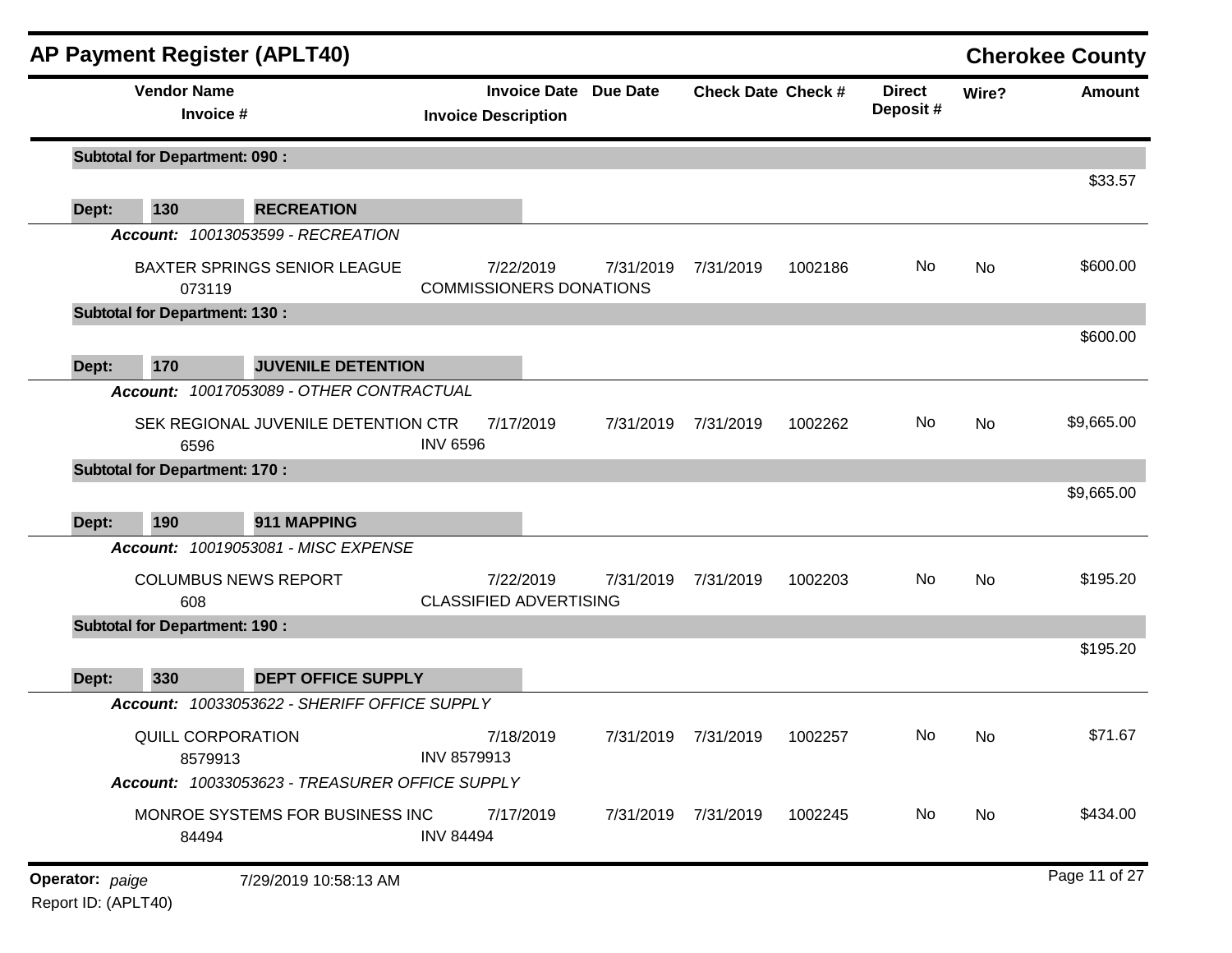|       |                                | AP Payment Register (APLT40)                    |                            |                                   |                              |                           |         |                           |           | <b>Cherokee County</b> |
|-------|--------------------------------|-------------------------------------------------|----------------------------|-----------------------------------|------------------------------|---------------------------|---------|---------------------------|-----------|------------------------|
|       | <b>Vendor Name</b>             | Invoice #                                       | <b>Invoice Description</b> |                                   | <b>Invoice Date Due Date</b> | <b>Check Date Check #</b> |         | <b>Direct</b><br>Deposit# | Wire?     | Amount                 |
|       |                                | Account: 10033053630 - ATTY OFFICE SUPPLY       |                            |                                   |                              |                           |         |                           |           |                        |
|       |                                | ETTINGER'S OFFICE SUPPLY<br>5197500             | <b>INV 5197500</b>         | 7/22/2019                         | 7/31/2019                    | 7/31/2019                 | 1002213 | No.                       | <b>No</b> | \$59.40                |
|       |                                | <b>Subtotal for Department: 330:</b>            |                            |                                   |                              |                           |         |                           |           |                        |
| Dept: | 500                            | <b>SOLID WASTE RECYCLING</b>                    |                            |                                   |                              |                           |         |                           |           | \$565.07               |
|       |                                | Account: 10050053502 - SOLID WASTE EXPENSES     |                            |                                   |                              |                           |         |                           |           |                        |
|       | TRUE VALUE COLUMBUS<br>A380854 |                                                 |                            | 7/17/2019<br><b>TRANS A380854</b> | 7/31/2019                    | 7/31/2019                 | 1002273 | No.                       | No        | \$8.12                 |
|       |                                | <b>Subtotal for Department: 500:</b>            |                            |                                   |                              |                           |         |                           |           |                        |
|       |                                |                                                 |                            |                                   |                              |                           |         |                           |           | \$8.12                 |
|       | <b>Subtotal for Fund: 100:</b> |                                                 |                            |                                   |                              |                           |         |                           |           |                        |
|       |                                |                                                 |                            |                                   |                              |                           |         |                           |           | \$43,063.38            |
| Fund: | 103                            | <b>TECHNOLOGY FUND</b>                          |                            |                                   |                              |                           |         |                           |           |                        |
| Dept: | 000                            | <b>NON-DEPARTMENTAL</b>                         |                            |                                   |                              |                           |         |                           |           |                        |
|       |                                | Account: 10300053021 - PRINTING/OFFICE SUPPLIES |                            |                                   |                              |                           |         |                           |           |                        |
|       |                                | COMPUTER INFORMATION CONCEPTS<br>073119         | EXHIBIT B#815-19-01        | 7/19/2019                         | 7/31/2019                    | 7/31/2019                 | 1002207 | No.                       | No        | \$2,010.00             |
|       |                                | <b>Subtotal for Department: 000:</b>            |                            |                                   |                              |                           |         |                           |           |                        |
|       |                                |                                                 |                            |                                   |                              |                           |         |                           |           | \$2,010.00             |
|       | <b>Subtotal for Fund: 103:</b> |                                                 |                            |                                   |                              |                           |         |                           |           |                        |
|       |                                |                                                 |                            |                                   |                              |                           |         |                           |           | \$2,010.00             |
| Fund: | 110                            | <b>ROAD AND BRIDGE</b>                          |                            |                                   |                              |                           |         |                           |           |                        |
| Dept: | 000                            | <b>NON-DEPARTMENTAL</b>                         |                            |                                   |                              |                           |         |                           |           |                        |
|       |                                | Account: 11000053031 - DIESEL FUEL              |                            |                                   |                              |                           |         |                           |           |                        |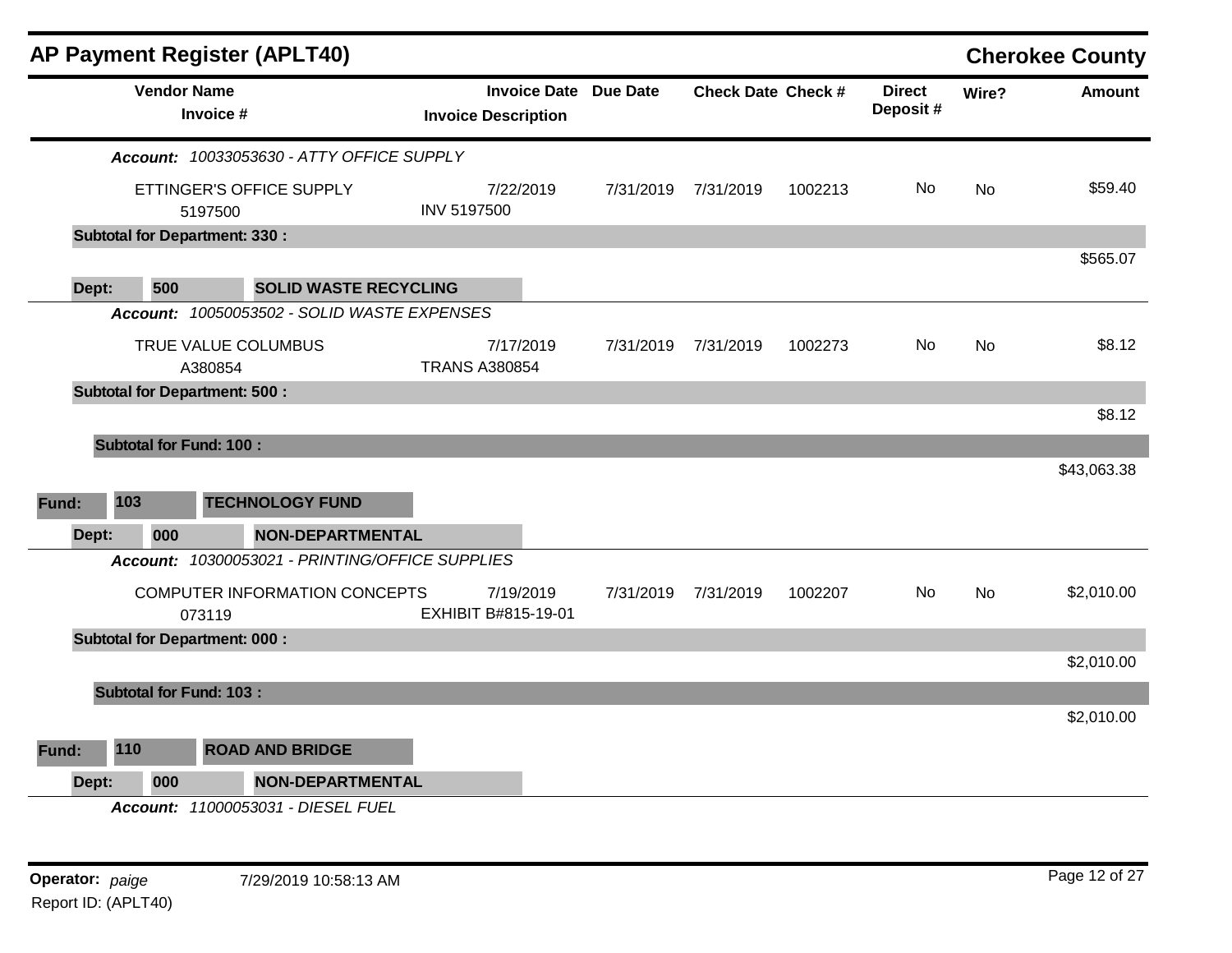| <b>Vendor Name</b><br>Invoice #                                                       | <b>Invoice Date Due Date</b><br><b>Invoice Description</b> | <b>Check Date Check #</b> |         | <b>Direct</b><br>Deposit# | Wire?     | <b>Amount</b> |
|---------------------------------------------------------------------------------------|------------------------------------------------------------|---------------------------|---------|---------------------------|-----------|---------------|
| MFA OIL - NEOSHO 1055<br>1204199 HWY                                                  | 7/17/2019<br>INV #1204190                                  | 7/31/2019 7/31/2019       | 1002243 | No.                       | No        | \$519.88      |
| MFA OIL - NEOSHO 1055<br>1205070 HWY                                                  | 7/18/2019<br>INV #1205070                                  | 7/31/2019 7/31/2019       | 1002243 | No.                       | No        | \$1,956.37    |
| MFA OIL - NEOSHO 1055<br>1203906 HWY                                                  | 7/17/2016<br>INV #1203906                                  | 7/31/2019 7/31/2019       | 1002243 | No                        | No.       | \$570.05      |
| MFA OIL - NEOSHO 1055<br>1200863 HWY                                                  | 7/12/2019<br>INV #1200863                                  | 7/31/2019 7/31/2019       | 1002243 | No.                       | No        | \$409.41      |
| MFA OIL - NEOSHO 1055<br>1200638 HWY                                                  | 7/12/2019<br>INV #1200638                                  | 7/31/2019 7/31/2019       | 1002243 | No                        | No        | \$1,204.92    |
| MFA OIL - NEOSHO 1055<br>1197768 HWY                                                  | 7/10/2019<br>INV #1197768                                  | 7/31/2019 7/31/2019       | 1002243 | No.                       | No        | \$336.31      |
| MFA OIL - NEOSHO 1055<br>1184433 HWY                                                  | 6/26/2019<br>INV #1184433                                  | 7/31/2019 7/31/2019       | 1002243 | No                        | <b>No</b> | \$444.97      |
| MFA OIL - NEOSHO 1055<br>1184431 HWY                                                  | 6/26/2001<br>INV #1184431                                  | 7/31/2019 7/31/2019       | 1002243 | No.                       | No.       | \$377.54      |
| MFA OIL - NEOSHO 1055<br>1184429 HWY                                                  | 6/26/2019<br>INV #1184429                                  | 7/31/2019 7/31/2019       | 1002243 | No                        | No        | \$1,205.49    |
| MFA OIL - NEOSHO 1055<br>1203885 HWY<br>Account: 11000053034 - ASPHALT                | 7/17/2019<br>INV #1203885                                  | 7/31/2019 7/31/2019       | 1002243 | No                        | No        | \$625.22      |
| TEETER'S ASPHALT & MATERIALS<br>7648 HWY<br>Account: 11000053042 - BREAKROOM SUPPLIES | 7/15/2019<br>INV #7648                                     | 7/31/2019 7/31/2019       | 1002268 | No.                       | No.       | \$553.58      |
| SAFETY FIRST SUPPLY CO LLC<br>19-71634 HWY<br>Account: 11000053073 - TRANSPORTATION   | 7/17/2019<br>INV #19-71634                                 | 7/31/2019 7/31/2019       | 1002259 | No.                       | <b>No</b> | \$73.45       |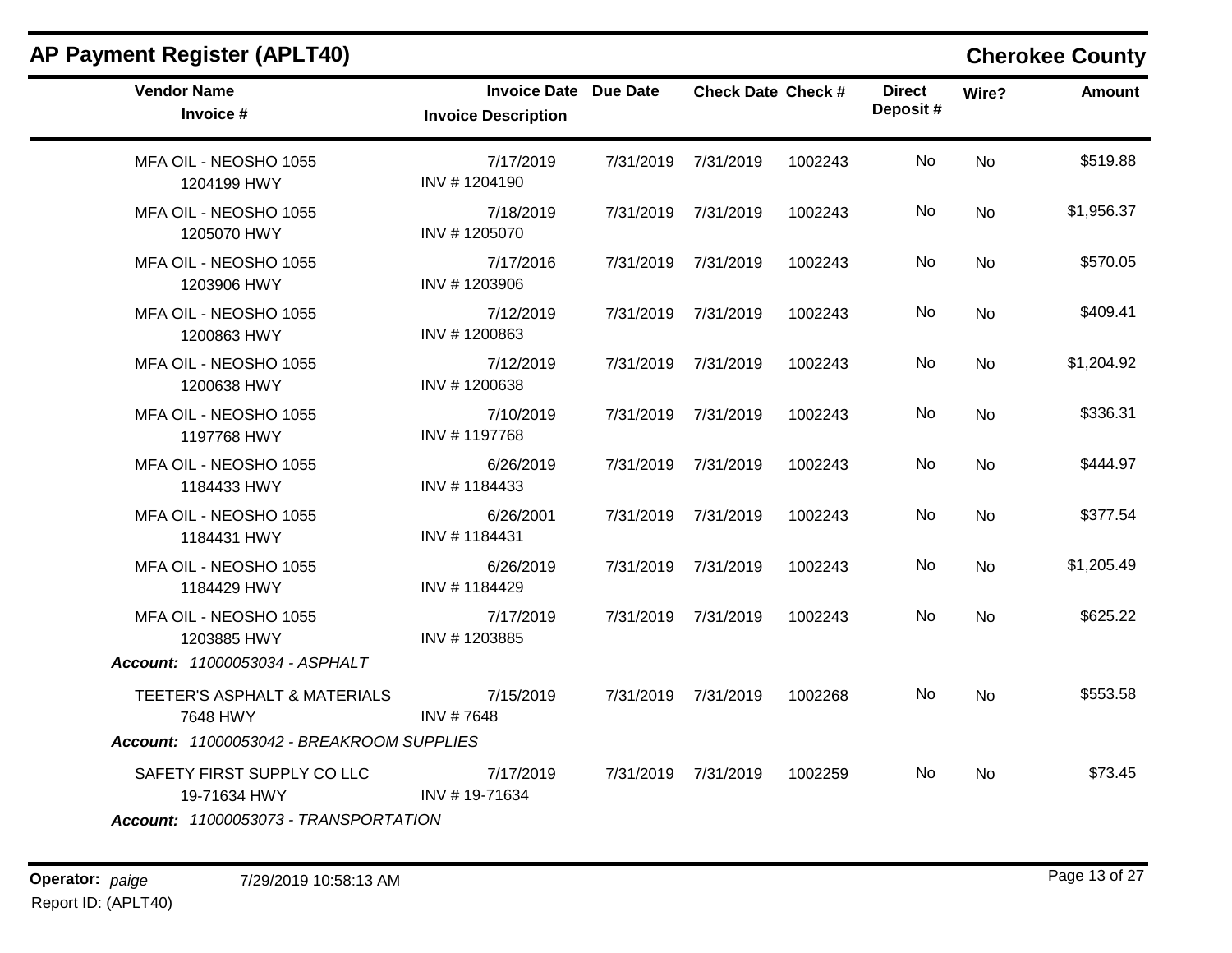|  |  |  | AP Payment Register (APLT40) |
|--|--|--|------------------------------|
|--|--|--|------------------------------|

### **Cherokee County**

| <b>Vendor Name</b><br>Invoice #                                                                     | <b>Invoice Date Due Date</b><br><b>Invoice Description</b> |           | <b>Check Date Check #</b> |         | <b>Direct</b><br>Deposit# | Wire?     | <b>Amount</b> |
|-----------------------------------------------------------------------------------------------------|------------------------------------------------------------|-----------|---------------------------|---------|---------------------------|-----------|---------------|
| R NEAL ANDERSON<br><b>ANDERSON</b><br>Account: 11000053074 - UTILITIES/TELEPHONE BILLS              | 6/13/2019<br><b>MILEAGE</b>                                | 7/31/2019 | 7/31/2019                 | 1002258 | No.                       | <b>No</b> | \$94.00       |
| EMPIRE DISTRICT ELECTRIC COMPANY<br>158630-59-0 HWY 3<br>Account: 11000053079 - MACHINERY/EQUIPMENT | 7/11/2019<br>INV #158630-59-0                              | 7/31/2019 | 7/31/2019                 | 1002211 | No                        | <b>No</b> | \$726.33      |
| NATALINIS AUTOMOTIVE<br>709012 HWY                                                                  | 7/19/2019<br>INV #709012                                   | 7/31/2019 | 7/31/2019                 | 1002248 | No                        | <b>No</b> | \$79.99       |
| JOHN FABICK TRACTOR CO<br>PIJ00368093 HWY                                                           | 7/16/2019<br>INV # PIJ00368093                             | 7/31/2019 | 7/31/2019                 | 1002224 | No                        | No        | \$19.94       |
| <b>COMMERCE BANK</b><br>0000-4943-4798 HWY                                                          | 6/5/2019<br>0000-4943-4798                                 | 7/31/2019 | 7/31/2019                 | 1002205 | No.                       | <b>No</b> | \$500.00      |
| NATALINIS AUTOMOTIVE<br>709258 HWY                                                                  | 7/22/2019<br>INV #709258                                   | 7/31/2019 | 7/31/2019                 | 1002248 | No.                       | <b>No</b> | \$78.98       |
| NATALINIS AUTOMOTIVE<br>709220 HWY                                                                  | 7/22/2019<br>INV #709220                                   | 7/31/2019 | 7/31/2019                 | 1002250 | No                        | <b>No</b> | \$219.04      |
| NATALINIS AUTOMOTIVE<br>709208 HWY                                                                  | 7/22/2019<br>INV #709208                                   | 7/31/2019 | 7/31/2019                 | 1002248 | No                        | <b>No</b> | \$8.58        |
| JOHN FABICK TRACTOR CO<br>PIJ00368204 HWY                                                           | 7/17/2019<br>INV # PIJ00368204                             | 7/31/2019 | 7/31/2019                 | 1002224 | No                        | <b>No</b> | \$12.05       |
| <b>JOHN FABICK TRACTOR CO</b><br>PIJ00368205 HWY                                                    | 7/17/2019<br>INV # PIJ00368205                             | 7/31/2019 | 7/31/2019                 | 1002224 | <b>No</b>                 | <b>No</b> | \$100.40      |
| NATALINIS AUTOMOTIVE<br>708223 HWY                                                                  | 7/11/2019<br>INV #708223                                   | 7/31/2019 | 7/31/2019                 | 1002250 | No.                       | <b>No</b> | \$1.42        |
| NATALINIS AUTOMOTIVE<br>709045 HWY                                                                  | 7/19/2019<br>INV #709045                                   | 7/31/2019 | 7/31/2019                 | 1002248 | No                        | No        | \$6.67        |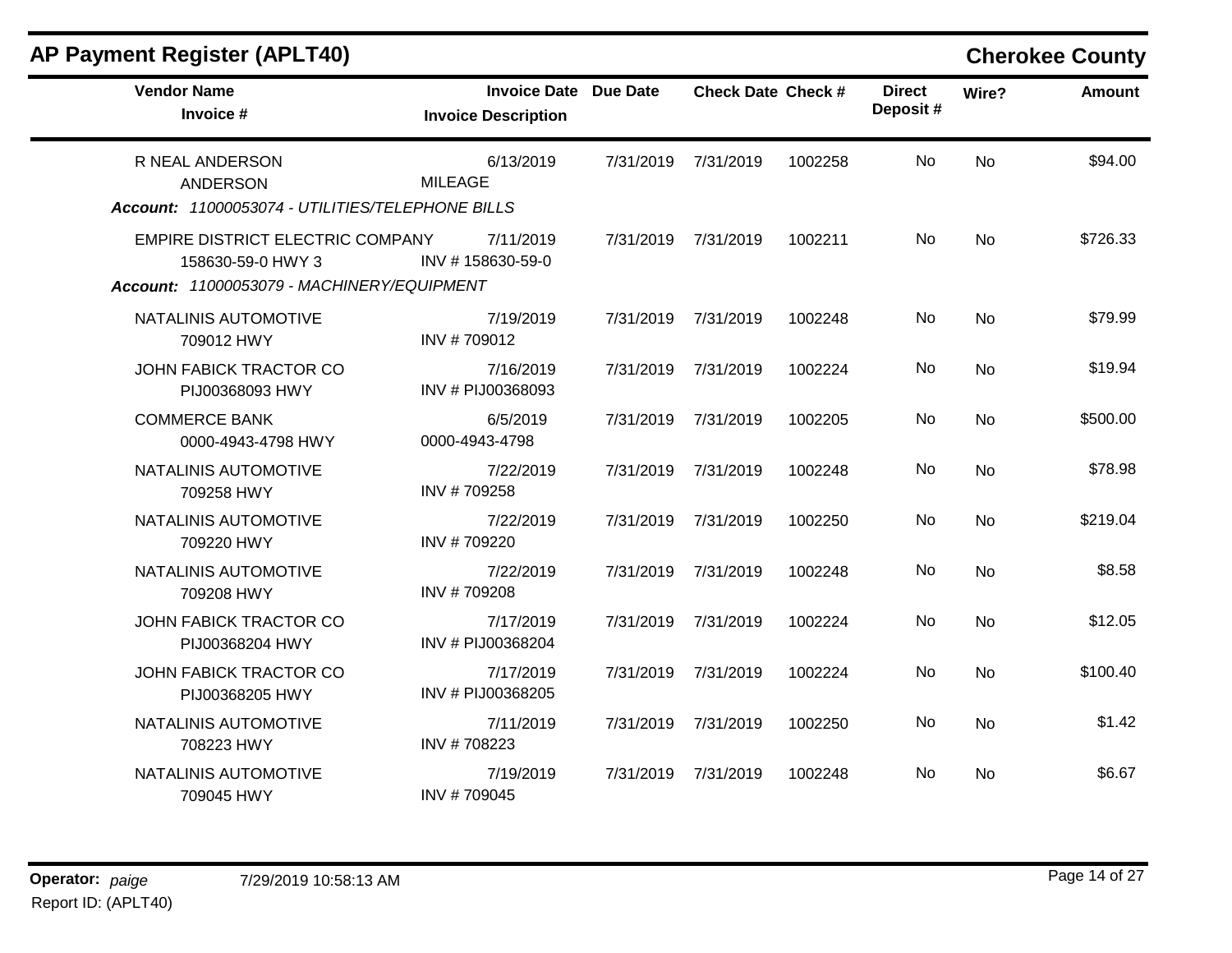| <b>AP Payment Register (APLT40)</b>       |                                                            |           |                           |         |                           |           | <b>Cherokee County</b> |
|-------------------------------------------|------------------------------------------------------------|-----------|---------------------------|---------|---------------------------|-----------|------------------------|
| <b>Vendor Name</b><br>Invoice #           | <b>Invoice Date Due Date</b><br><b>Invoice Description</b> |           | <b>Check Date Check #</b> |         | <b>Direct</b><br>Deposit# | Wire?     | Amount                 |
| NATALINIS AUTOMOTIVE<br>709318 HWY        | 7/22/2019<br>INV #709318                                   | 7/31/2019 | 7/31/2019                 | 1002249 | No                        | <b>No</b> | \$11.78                |
| NATALINIS AUTOMOTIVE<br>708963 HWY        | 7/18/2019<br>INV #708963                                   | 7/31/2019 | 7/31/2019                 | 1002248 | No                        | No        | \$184.52               |
| NATALINIS AUTOMOTIVE<br>708962 HWY        | 7/18/2019<br>INV #708962                                   | 7/31/2019 | 7/31/2019                 | 1002248 | No                        | No        | \$45.14                |
| NATALINIS AUTOMOTIVE<br>708897 HWY        | 7/18/2019<br>INV#708897                                    | 7/31/2019 | 7/31/2019                 | 1002248 | No                        | No        | \$3.80                 |
| JOHN FABICK TRACTOR CO<br>PIJ00367692 HWY | 7/10/2019<br>INV # PIJ00367692                             | 7/31/2019 | 7/31/2019                 | 1002225 | No                        | No        | \$12.05                |
| NATALINIS AUTOMOTIVE<br>708662 HWY        | 7/16/2019<br>INV #708662                                   | 7/31/2019 | 7/31/2019                 | 1002248 | No                        | No        | \$146.98               |
| NATALINIS AUTOMOTIVE<br>709259 HWY        | 7/22/2019<br>INV #709259                                   | 7/31/2019 | 7/31/2019                 | 1002248 | No                        | No        | \$7.60                 |
| NATALINIS AUTOMOTIVE<br>708302 HWY        | 7/12/2019<br>INV #708302                                   | 7/31/2019 | 7/31/2019                 | 1002250 | No                        | <b>No</b> | \$179.99               |
| JOHN FABICK TRACTOR CO<br>PIJ00368206 HWY | 7/17/2019<br>INV # PIJ00368206                             | 7/31/2019 | 7/31/2019                 | 1002224 | No                        | <b>No</b> | \$25.10                |
| JOHN FABICK TRACTOR CO<br>PIJ00366939 HWY | 6/27/2019<br>INV # PIJ00366939                             | 7/31/2019 | 7/31/2019                 | 1002225 | No                        | No        | \$25.08                |
| JOHN FABICK TRACTOR CO<br>PIJ00367600 HWY | 7/9/2019<br>INV # PIJ00367600                              | 7/31/2019 | 7/31/2019                 | 1002225 | No                        | No        | \$25.24                |
| JOHN FABICK TRACTOR CO<br>PIJ00367812 HWY | 7/11/2019<br>INV # PIJ00367812                             | 7/31/2019 | 7/31/2019                 | 1002225 | No                        | No        | \$93.53                |
| JOHN FABICK TRACTOR CO<br>PIJ00367599 HWY | 7/9/2019<br>INV # PIJ00367599                              | 7/31/2019 | 7/31/2019                 | 1002225 | No                        | No        | \$47.90                |
| JOHN FABICK TRACTOR CO<br>PIJ00367598 HWY | 7/9/2019<br>INV # PIJ00367598                              | 7/31/2019 | 7/31/2019                 | 1002225 | No                        | No        | \$115.00               |
|                                           |                                                            |           |                           |         |                           |           |                        |

## Report ID: (APLT40)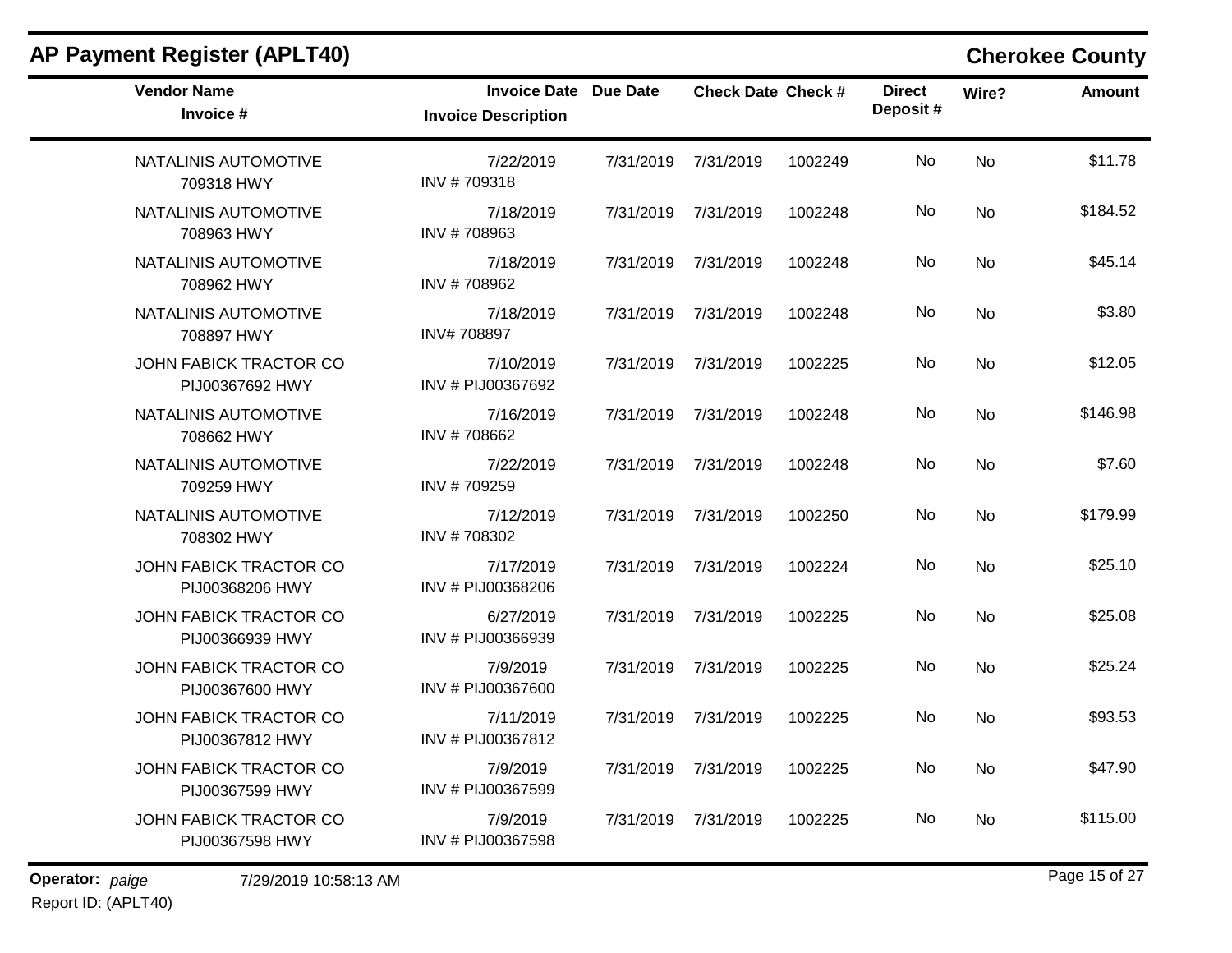| <b>AP Payment Register (APLT40)</b>              |                                                   |                 |                           |         |                           |           | <b>Cherokee County</b> |
|--------------------------------------------------|---------------------------------------------------|-----------------|---------------------------|---------|---------------------------|-----------|------------------------|
| <b>Vendor Name</b><br>Invoice #                  | <b>Invoice Date</b><br><b>Invoice Description</b> | <b>Due Date</b> | <b>Check Date Check #</b> |         | <b>Direct</b><br>Deposit# | Wire?     | <b>Amount</b>          |
| <b>JOHN FABICK TRACTOR CO</b><br>PIJ00367813 HWY | 7/11/2019<br>INV # PIJ00367813                    | 7/31/2019       | 7/31/2019                 | 1002225 | No                        | <b>No</b> | \$16.05                |
| <b>JOHN FABICK TRACTOR CO</b><br>PIJ00367814 HWY | 7/11/2019<br>INV # PIJ00367814                    | 7/31/2019       | 7/31/2019                 | 1002224 | No                        | No        | \$12.56                |
| JOHN FABICK TRACTOR CO<br>PIJ00367597 HWY        | 7/9/2019<br>INV # PIJ00367597                     | 7/31/2019       | 7/31/2019                 | 1002225 | No                        | No        | \$1.68                 |
| JOHN FABICK TRACTOR CO<br>PIJ00368092 HWY        | 7/16/2019<br>INV # PIJ00368092                    | 7/31/2019       | 7/31/2019                 | 1002224 | No                        | <b>No</b> | \$8.18                 |
| <b>JOHN FABICK TRACTOR CO</b><br>PIJ00366940 HWY | 6/27/2019<br>INV # PIJ00366940                    | 7/31/2019       | 7/31/2019                 | 1002225 | No                        | <b>No</b> | \$111.10               |
| NATALINIS AUTOMOTIVE<br>709280 HWY               | 7/22/2019<br>INV #709280                          | 7/31/2019       | 7/31/2019                 | 1002249 | No                        | No        | \$113.55               |
| JOHN FABICK TRACTOR CO<br>PIJ00366938            | 6/27/2019<br>INV # PIJ00366938                    | 7/31/2019       | 7/31/2019                 | 1002225 | No                        | No        | \$38.70                |
| <b>JOHN FABICK TRACTOR CO</b><br>PIJ00367903 HWY | 7/12/2019<br>INV # PIJ00367903                    | 7/31/2019       | 7/31/2019                 | 1002224 | No                        | No        | \$29.00                |
| <b>JOHN FABICK TRACTOR CO</b><br>PIJ00367904 HWY | 7/12/2019<br>INV # PIJ00367904                    | 7/31/2019       | 7/31/2019                 | 1002225 | No                        | No        | (\$204.44)             |
| FOUR STATE PRINTING<br>9362A HWY                 | 7/11/2019<br>ACCT # 9362A                         | 7/31/2019       | 7/31/2019                 | 1002218 | No                        | No        | \$18.59                |
| SAFETY-KLEEN SYSTEMS, INC<br>80342861 HWY        | 7/11/2019<br>INV #80342861                        | 7/31/2019       | 7/31/2019                 | 1002260 | No                        | No        | \$288.00               |
| NATALINIS AUTOMOTIVE<br>709361 HWY               | 7/23/2019<br>INV #709361                          | 7/31/2019       | 7/31/2019                 | 1002249 | No                        | No        | \$24.49                |
| NATALINIS AUTOMOTIVE<br>708519 HWY               | 7/15/2019<br>INV #708519                          | 7/31/2019       | 7/31/2019                 | 1002248 | No                        | No        | \$37.98                |
| <b>JOHN FABICK TRACTOR CO</b><br>PIJ00367596 HWY | 7/9/2019<br>INV # PIJ00367596                     | 7/31/2019       | 7/31/2019                 | 1002225 | No                        | No        | \$63.27                |

**Operator:** paige 7/29/2019 10:58:14 AM Report ID: (APLT40)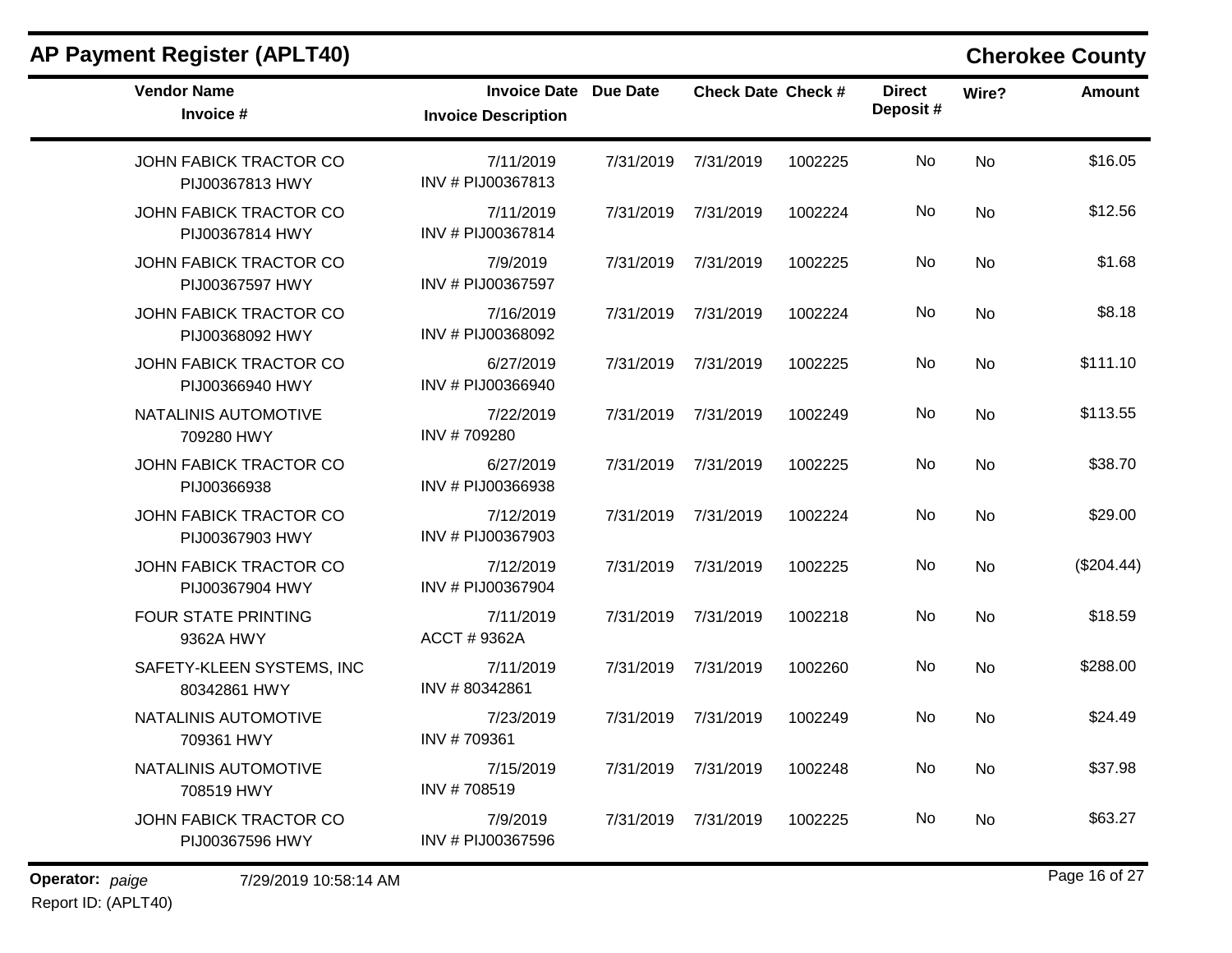| <b>Vendor Name</b><br>Invoice #               | Invoice Date Due Date<br><b>Invoice Description</b> |           | <b>Check Date Check #</b> |         | <b>Direct</b><br>Deposit# | Wire?          | <b>Amount</b> |
|-----------------------------------------------|-----------------------------------------------------|-----------|---------------------------|---------|---------------------------|----------------|---------------|
| NATALINIS AUTOMOTIVE<br>708791 HWY            | 7/17/2019<br>INV #708791                            | 7/31/2019 | 7/31/2019                 | 1002248 | No                        | <b>No</b>      | \$15.48       |
| <b>FLEETPRIDE</b><br>30750285 HWY             | 7/5/2019<br>INV #30750285                           |           | 7/31/2019 7/31/2019       | 1002217 | No.                       | N <sub>o</sub> | \$122.10      |
| FARMERS COOPERATIVE ASSOCIATION<br>254866 HWY | 7/8/2019<br>INV #254866                             |           | 7/31/2019 7/31/2019       | 1002215 | No                        | No.            | \$16.04       |
| FARMERS COOPERATIVE ASSOCIATION<br>254908 HWY | 7/8/2019<br>INV # 254908                            |           | 7/31/2019 7/31/2019       | 1002215 | No.                       | N <sub>o</sub> | \$19.09       |
| <b>LOCKE SUPPLY</b><br>37761395 HWY           | 7/22/2019<br>INV #37761395                          | 7/31/2019 | 7/31/2019                 | 1002234 | No.                       | N <sub>o</sub> | \$33.12       |
| FARMERS COOPERATIVE ASSOCIATION<br>255182 HWY | 7/11/2019<br>INV #255182                            | 7/31/2019 | 7/31/2019                 | 1002215 | No                        | <b>No</b>      | \$3.25        |
| JOPLIN FREIGHTLINER SALES INC<br>56629706 HWY | 7/19/2019<br>INV #56629706                          |           | 7/31/2019 7/31/2019       | 1002226 | No                        | No             | \$196.24      |
| <b>MHC</b><br>285600837909 HWY                | 7/8/2019<br>INV #285600837909                       |           | 7/31/2019 7/31/2019       | 1002244 | No                        | <b>No</b>      | \$301.40      |
| JOPLIN FREIGHTLINER SALES INC<br>56690206 HWY | 7/18/2019<br>INV #56690206                          | 7/31/2019 | 7/31/2019                 | 1002226 | No.                       | <b>No</b>      | \$51.28       |
| <b>FLEETPRIDE</b><br>31539140 HWY             | 7/17/2019<br>INV #31539140                          |           | 7/31/2019 7/31/2019       | 1002217 | No.                       | N <sub>o</sub> | \$197.80      |
| <b>HERITAGE TRACTOR</b><br>10424553 HWY       | 7/19/2019<br>INV #10424553                          |           | 7/31/2019 7/31/2019       | 1002222 | No.                       | <b>No</b>      | \$280.22      |
| <b>STRONGHOLD DATA</b><br>30175 HWY           | 7/19/2019<br>INV #30175                             | 7/31/2019 | 7/31/2019                 | 1002264 | No.                       | <b>No</b>      | \$326.56      |
| MUNICIPAL INDUSTRIAL SUPPLY<br>3051 HWY       | 7/12/2019<br>INV #3051                              | 7/31/2019 | 7/31/2019                 | 1002246 | No.                       | No             | \$798.90      |
| MARMIC FIRE & SAFETY CO<br>11527 HWY          | 7/12/2019<br>INV #11527                             | 7/31/2019 | 7/31/2019                 | 1002235 | No                        | <b>No</b>      | \$683.59      |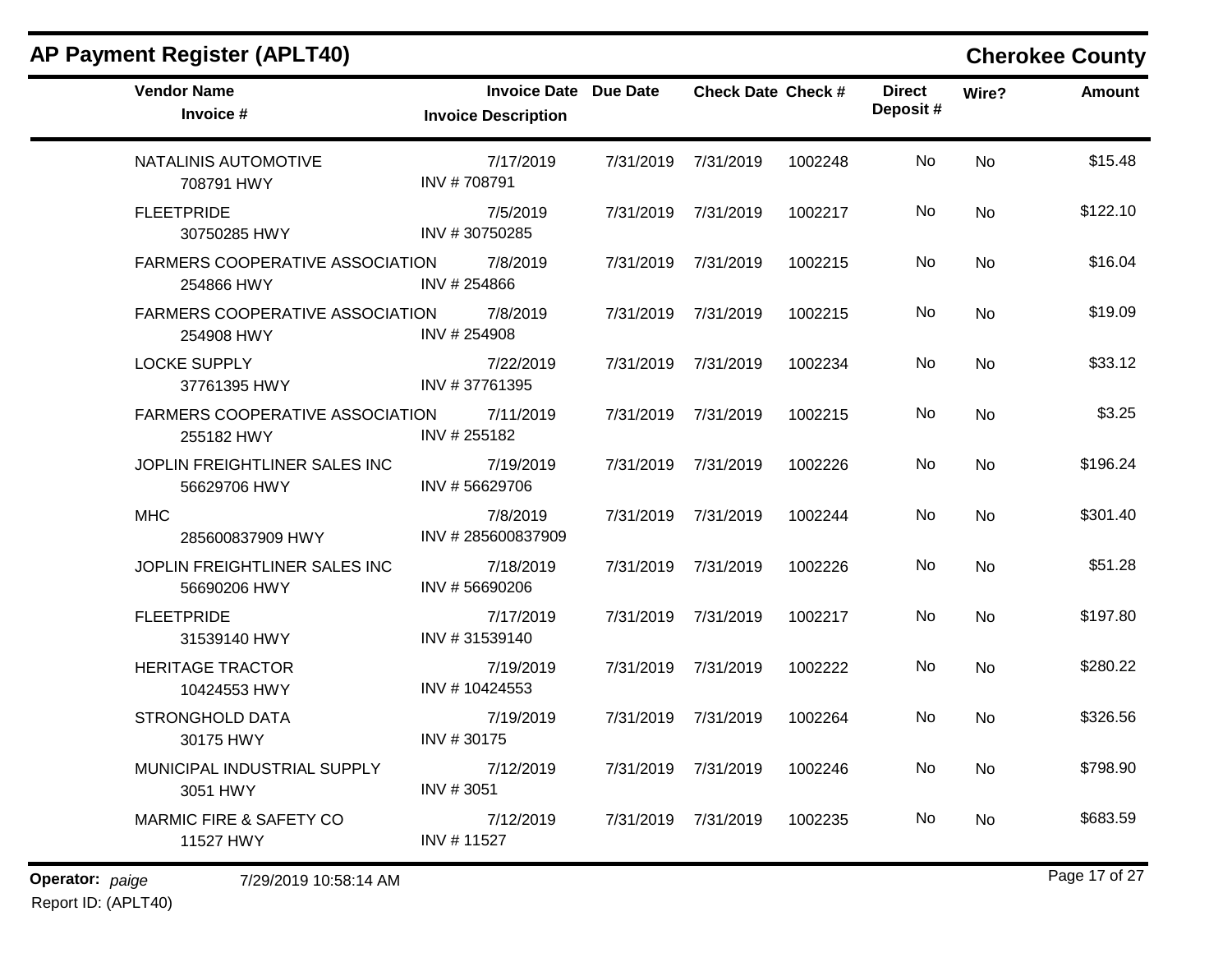| <b>AP Payment Register (APLT40)</b>       |                                                            |           |                           |         |                           |           | <b>Cherokee County</b> |
|-------------------------------------------|------------------------------------------------------------|-----------|---------------------------|---------|---------------------------|-----------|------------------------|
| <b>Vendor Name</b><br>Invoice #           | <b>Invoice Date Due Date</b><br><b>Invoice Description</b> |           | <b>Check Date Check #</b> |         | <b>Direct</b><br>Deposit# | Wire?     | Amount                 |
| <b>FLEETPRIDE</b><br>31501068 HWY         | 7/17/2019<br>INV #31501068                                 | 7/31/2019 | 7/31/2019                 | 1002217 | No                        | <b>No</b> | \$63.34                |
| NATALINIS AUTOMOTIVE<br>708220 HWY        | 7/11/2019<br>INV #708220                                   | 7/31/2019 | 7/31/2019                 | 1002250 | No                        | No        | \$15.60                |
| JOHN FABICK TRACTOR CO<br>PIJ00368346 HWY | 7/19/2019<br>INV # PIJ00368346                             | 7/31/2019 | 7/31/2019                 | 1002225 | No                        | No        | \$284.12               |
| NATALINIS AUTOMOTIVE<br>708130 HWY        | 7/10/2019<br>INV #708130                                   | 7/31/2019 | 7/31/2019                 | 1002250 | No                        | No        | \$25.83                |
| NATALINIS AUTOMOTIVE<br>708119 HWY        | 7/10/2019<br>INV #708119                                   | 7/31/2019 | 7/31/2019                 | 1002250 | No                        | No        | \$1.80                 |
| NATALINIS AUTOMOTIVE<br>708057 HWY        | 7/10/2019<br>INV #708057                                   | 7/31/2019 | 7/31/2019                 | 1002250 | No                        | No        | \$1.00                 |
| NATALINIS AUTOMOTIVE<br>708019 HWY        | 7/9/2019<br>INV #708019                                    | 7/31/2019 | 7/31/2019                 | 1002250 | No                        | No        | \$101.07               |
| JOHN FABICK TRACTOR CO<br>SIJ00095404 HWY | 7/15/2019<br>INV # SIJ00095404                             | 7/31/2019 | 7/31/2019                 | 1002225 | No                        | <b>No</b> | (\$289.00)             |
| FULL SERVICE AUTOMOTIVE<br>509951 HWY     | 7/22/2019<br>INV #509951                                   | 7/31/2019 | 7/31/2019                 | 1002220 | No                        | <b>No</b> | \$449.61               |
| NATALINIS AUTOMOTIVE<br>707959 HWY        | 7/9/2019<br>INV #707959                                    | 7/31/2019 | 7/31/2019                 | 1002250 | No                        | No        | \$158.54               |
| <b>FLEETPRIDE</b><br>31767726 HWY         | 7/22/2019<br>INV #31767726                                 | 7/31/2019 | 7/31/2019                 | 1002217 | No                        | No        | \$68.92                |
| NATALINIS AUTOMOTIVE<br>707935 HWY        | 7/9/2019<br>INV #707935                                    | 7/31/2019 | 7/31/2019                 | 1002250 | No                        | No        | \$49.44                |
| NATALINIS AUTOMOTIVE<br>707468 HWY        | 7/3/2019<br>INV #707468                                    | 7/31/2019 | 7/31/2019                 | 1002250 | No                        | No        | (\$4.16)               |
| NATALINIS AUTOMOTIVE<br>707177 HWY 1      | 7/1/2019<br>INV #707177                                    | 7/31/2019 | 7/31/2019                 | 1002250 | No                        | No        | \$85.54                |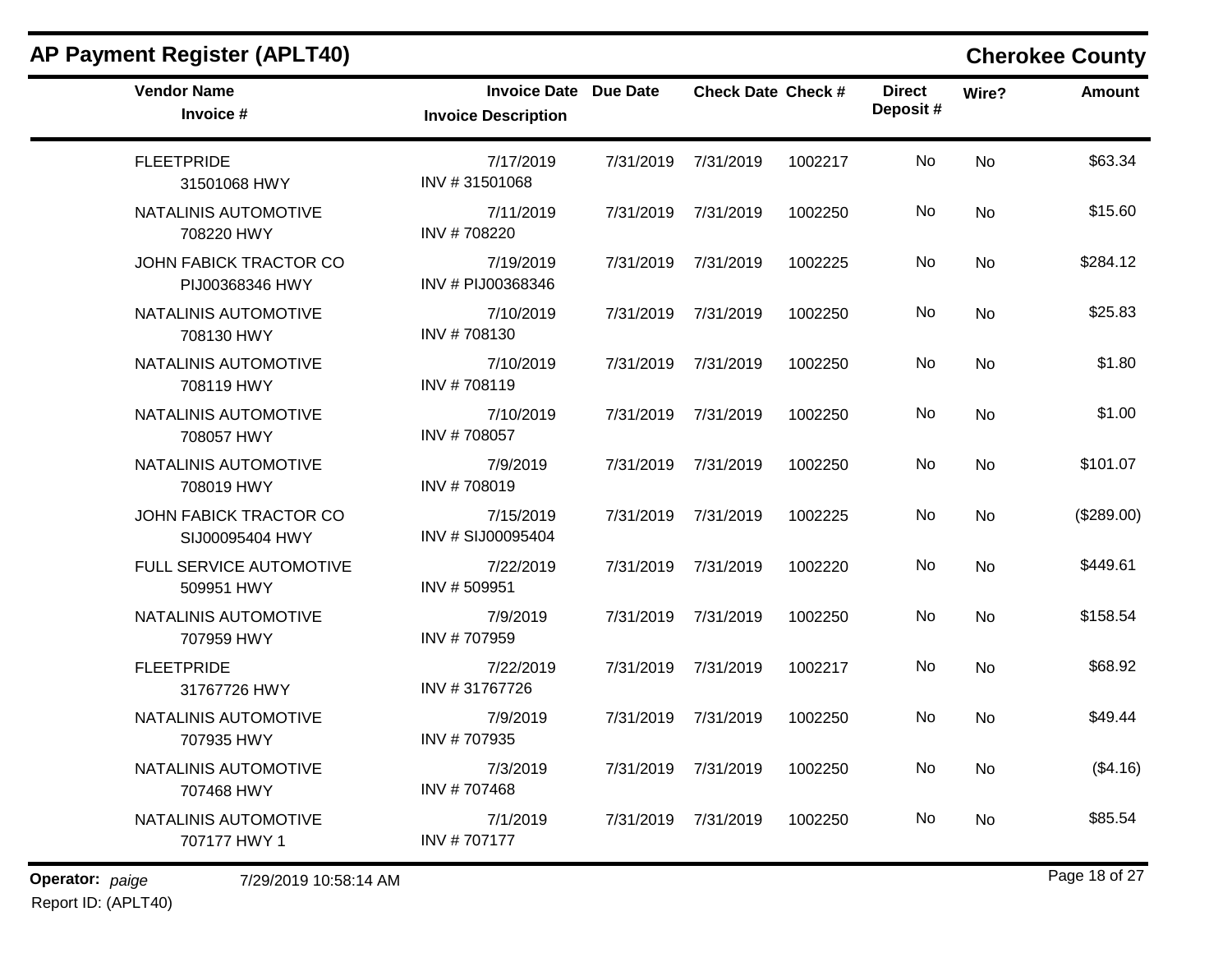|       | <b>Vendor Name</b><br>Invoice #                                                          | <b>Invoice Date Due Date</b><br><b>Invoice Description</b> |           |           | <b>Check Date Check #</b> |     | Wire?     | <b>Amount</b> |
|-------|------------------------------------------------------------------------------------------|------------------------------------------------------------|-----------|-----------|---------------------------|-----|-----------|---------------|
|       | NATALINIS AUTOMOTIVE<br>706970 HWY 2                                                     | 6/28/2019<br>INV #706970                                   | 7/31/2019 | 7/31/2019 | 1002250                   | No  | No        | \$113.48      |
|       | NATALINIS AUTOMOTIVE<br>708010 HWY<br>Account: 11000053080 - MAINTENANCE/BLDGS & GROUNDS | 7/9/2019<br>INV #708010                                    | 7/31/2019 | 7/31/2019 | 1002250                   | No  | <b>No</b> | \$76.99       |
|       | CLEAN THE UNIFORM CO JOPLIN<br>20074433 HWY                                              | 7/8/2019<br>INV #20074433                                  | 7/31/2019 | 7/31/2019 | 1002201                   | No  | <b>No</b> | \$1.95        |
|       | CLEAN THE UNIFORM CO JOPLIN<br>20075982 HWY                                              | 7/15/2019<br>INV #20075982                                 | 7/31/2019 | 7/31/2019 | 1002201                   | No  | <b>No</b> | \$63.66       |
|       | Account: 11000053089 - OTHER CONTRACTUAL                                                 |                                                            |           |           |                           |     |           |               |
|       | <b>CINTAS FIRST AID &amp; SAFETY</b><br>8404214524 HWY                                   | 7/5/2019<br>INV #8404214524                                | 7/31/2019 | 7/31/2019 | 1002197                   | No  | <b>No</b> | \$23.85       |
|       | <b>Subtotal for Department: 000:</b>                                                     |                                                            |           |           |                           |     |           |               |
|       |                                                                                          |                                                            |           |           |                           |     |           | \$15,943.66   |
|       | <b>Subtotal for Fund: 110:</b>                                                           |                                                            |           |           |                           |     |           |               |
|       |                                                                                          |                                                            |           |           |                           |     |           | \$15,943.66   |
| Fund: | 130<br><b>NOXIOUS WEED</b>                                                               |                                                            |           |           |                           |     |           |               |
| Dept: | 000<br><b>NON-DEPARTMENTAL</b>                                                           |                                                            |           |           |                           |     |           |               |
|       | Account: 13000053002 - SALARIES                                                          |                                                            |           |           |                           |     |           |               |
|       | <b>CECIL VERNON BROWN</b><br>073119                                                      | 7/22/2019<br><b>CONTRACT LABOR</b>                         | 7/31/2019 | 7/31/2019 | 1002190                   | No  | <b>No</b> | \$372.30      |
|       | Account: 13000053141 - CHEMICALS                                                         |                                                            |           |           |                           |     |           |               |
|       | NUTRIEN AG SOLUTIONS<br>39884050                                                         | 7/22/2019<br>INV 39884050                                  | 7/31/2019 | 7/31/2019 | 1002251                   | No. | <b>No</b> | \$4,603.64    |
|       | <b>Subtotal for Department: 000:</b>                                                     |                                                            |           |           |                           |     |           |               |
|       |                                                                                          |                                                            |           |           |                           |     |           | \$4,975.94    |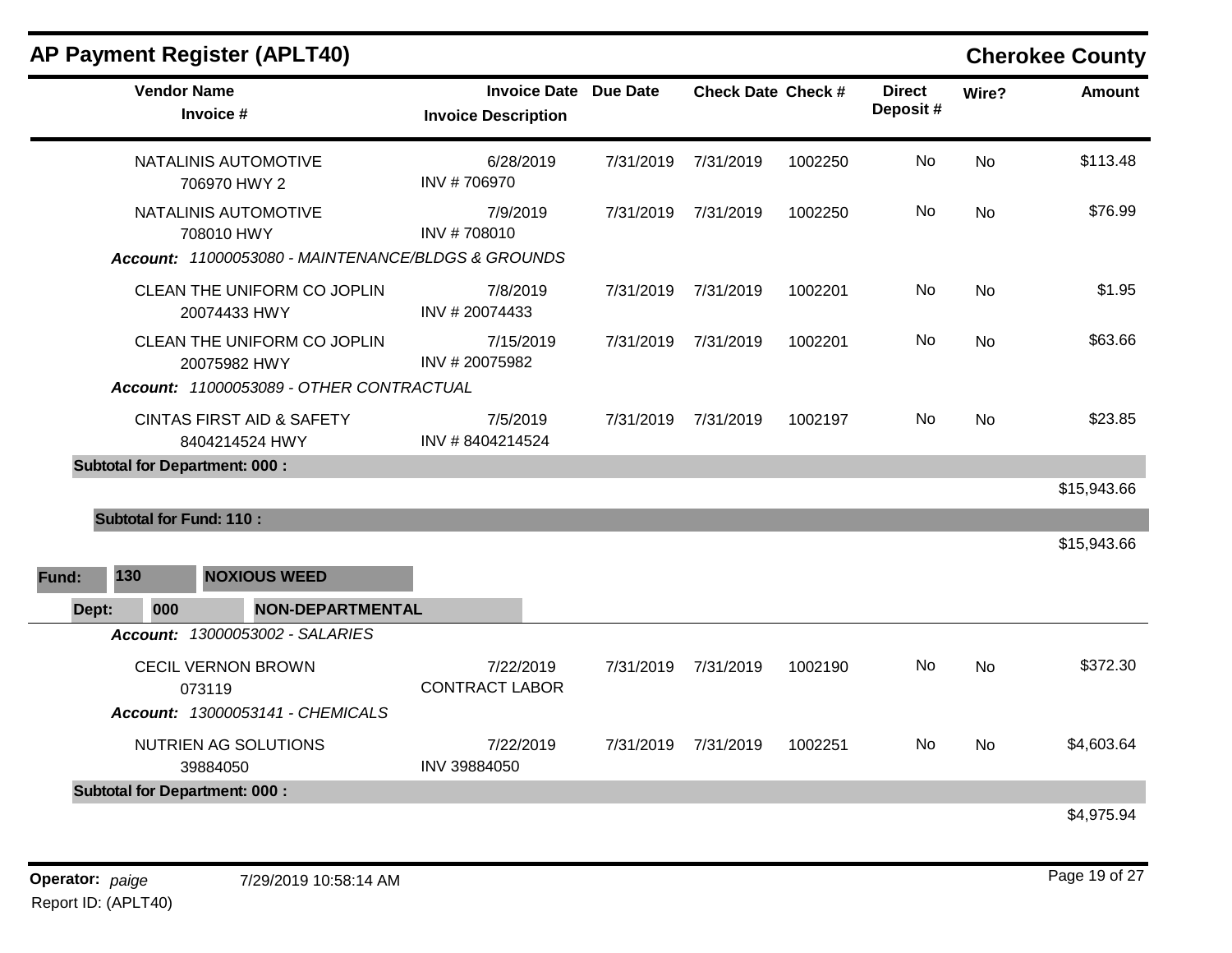|       |                                | <b>AP Payment Register (APLT40)</b>             |                                    |                              |                     |                           |         |                           |           | <b>Cherokee County</b> |
|-------|--------------------------------|-------------------------------------------------|------------------------------------|------------------------------|---------------------|---------------------------|---------|---------------------------|-----------|------------------------|
|       | <b>Vendor Name</b>             | Invoice #                                       | <b>Invoice Description</b>         | <b>Invoice Date Due Date</b> |                     | <b>Check Date Check #</b> |         | <b>Direct</b><br>Deposit# | Wire?     | <b>Amount</b>          |
|       | <b>Subtotal for Fund: 130:</b> |                                                 |                                    |                              |                     |                           |         |                           |           |                        |
|       |                                |                                                 |                                    |                              |                     |                           |         |                           |           | \$4,975.94             |
| Fund: | 140                            | <b>HEALTH</b>                                   |                                    |                              |                     |                           |         |                           |           |                        |
| Dept: | 000                            | <b>NON-DEPARTMENTAL</b>                         |                                    |                              |                     |                           |         |                           |           |                        |
|       |                                | Account: 14000053021 - PRINTING/OFFICE SUPPLIES |                                    |                              |                     |                           |         |                           |           |                        |
|       |                                | QUILL CORPORATION<br>8440579                    | 7/17/2019<br><b>INV 8440579</b>    |                              | 7/31/2019 7/31/2019 |                           | 1002257 | No                        | <b>No</b> | \$134.38               |
|       |                                | QUILL CORPORATION<br>8433245                    | 7/17/2019<br>INV 8433245           |                              | 7/31/2019 7/31/2019 |                           | 1002257 | No                        | No        | \$9.46                 |
|       |                                | <b>CHASE CARD SERVICES</b><br>073119            | 7/22/2019<br>ACCT 4246311970005747 |                              | 7/31/2019 7/31/2019 |                           | 1002193 | No                        | No        | \$7.63                 |
|       | <b>MCCARTY'S</b>               | 073119 HE                                       | 7/22/2019<br><b>INV P6421300</b>   |                              | 7/31/2019           | 7/31/2019                 | 1002236 | No                        | No        | \$73.98                |
|       |                                | <b>CHASE CARD SERVICES</b><br>073119            | 7/22/2019<br>ACCT 4246311970005747 |                              | 7/31/2019           | 7/31/2019                 | 1002193 | No                        | <b>No</b> | \$55.12                |
|       |                                | <b>QUILL CORPORATION</b><br>073119              | 7/17/2019<br><b>CREDIT</b>         |                              | 7/31/2019           | 7/31/2019                 | 1002257 | No                        | <b>No</b> | (\$1.11)               |
|       |                                | <b>CHASE CARD SERVICES</b><br>073119            | 7/22/2019<br>ACCT 4246311970005747 |                              | 7/31/2019           | 7/31/2019                 | 1002193 | No                        | <b>No</b> | \$34.00                |
|       |                                | <b>CHASE CARD SERVICES</b><br>073119            | 7/22/2019<br>ACCT 4246311970005747 |                              | 7/31/2019           | 7/31/2019                 | 1002193 | No.                       | No        | \$24.60                |
|       | <b>MCCARTY'S</b>               | 01530500                                        | 7/22/2019<br>INV 01530500          |                              | 7/31/2019 7/31/2019 |                           | 1002236 | No                        | <b>No</b> | \$34.85                |
|       |                                | <b>CHASE CARD SERVICES</b><br>073119            | 7/22/2019<br>ACCT 4246311970005747 |                              |                     | 7/31/2019 7/31/2019       | 1002193 | No.                       | <b>No</b> | \$6.54                 |
|       |                                | Account: 14000053043 - HEALTH DEPT MED SUPPLIES |                                    |                              |                     |                           |         |                           |           |                        |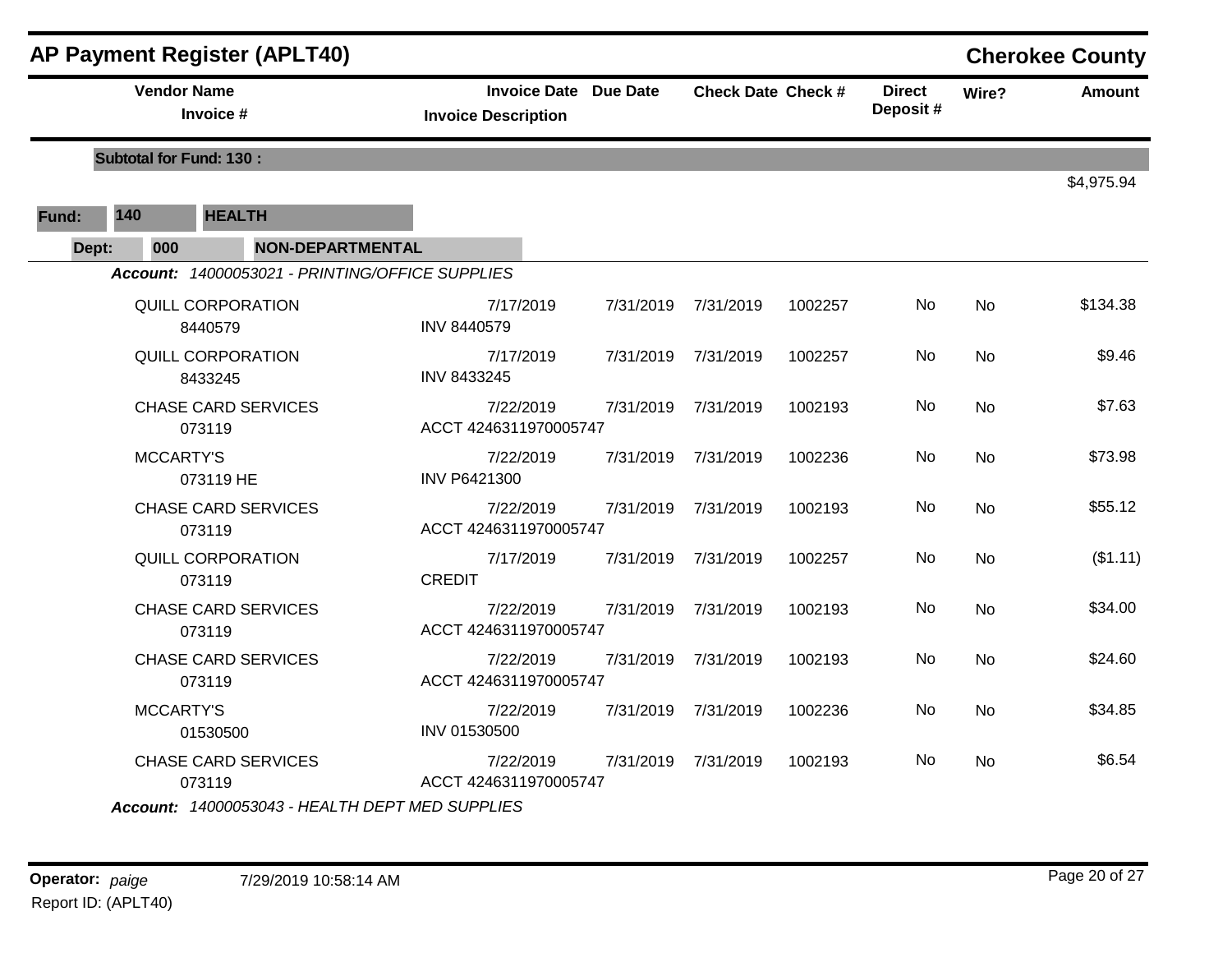| <b>Vendor Name</b><br>Invoice #                                                   | <b>Invoice Date Due Date</b><br><b>Invoice Description</b> |           | <b>Check Date Check #</b> |         | <b>Direct</b><br>Deposit# | Wire?     | <b>Amount</b> |
|-----------------------------------------------------------------------------------|------------------------------------------------------------|-----------|---------------------------|---------|---------------------------|-----------|---------------|
| MCKESSON MEDICAL-SURGICAL<br>58716885                                             | 7/22/2019<br>INV 58716885                                  | 7/31/2019 | 7/31/2019                 | 1002237 | <b>No</b>                 | <b>No</b> | \$221.03      |
| Account: 14000053072 - GAS, ELECTRIC, WATER/PHONE                                 |                                                            |           |                           |         |                           |           |               |
| EMPIRE DISTRICT ELECTRIC COMPANY<br>073119 HE                                     | 7/22/2019<br>ACCT 616527.32.1                              |           | 7/31/2019 7/31/2019       | 1002212 | No.                       | No        | \$977.56      |
| <b>VERIZON WIRELESS</b><br>9833996980                                             | 7/22/2019<br>INV 9833996980                                |           | 7/31/2019 7/31/2019       | 1002274 | No.                       | No.       | \$85.91       |
| Account: 14000053075 - DUES/SUBSCRIPTIONS                                         |                                                            |           |                           |         |                           |           |               |
| <b>CHASE CARD SERVICES</b><br>073119                                              | 7/22/2019<br>ACCT 4246311970005747                         |           | 7/31/2019 7/31/2019       | 1002193 | No.                       | <b>No</b> | \$87.13       |
| Account: 14000053076 - PROFESSIONAL SERVICES                                      |                                                            |           |                           |         |                           |           |               |
| SEK EDUCATION SERVICE CENTER<br>141407                                            | 7/17/2019<br><b>INV 141407</b>                             |           | 7/31/2019 7/31/2019       | 1002261 | No.                       | <b>No</b> | \$150.00      |
| Account: 14000053087 - BUILDING RENTAL                                            |                                                            |           |                           |         |                           |           |               |
| OSWEGO CHRISTIAN CHURCH<br>073119                                                 | 7/22/2019<br><b>BUILDING RENTAL</b>                        |           | 7/31/2019 7/31/2019       | 1002252 | No.                       | No        | \$100.00      |
| <b>CITY OF BAXTER SPRINGS</b><br>073119                                           | 7/22/2019<br><b>BUILDING RENTAL</b>                        |           | 7/31/2019 7/31/2019       | 1002198 | No.                       | <b>No</b> | \$20.00       |
| <b>CITY OF GALENA</b><br>073119                                                   | 7/22/2019<br><b>BUILDING RENTAL</b>                        | 7/31/2019 | 7/31/2019                 | 1002199 | No.                       | <b>No</b> | \$10.00       |
| FIRST CHRISTIAN CHURCH PARSONS<br>073119                                          | 7/22/2019<br><b>BUILDING RENTAL</b>                        |           | 7/31/2019 7/31/2019       | 1002216 | No.                       | No.       | \$225.00      |
| Account: 14000053088 - CLASSES/TRAINING FEES                                      |                                                            |           |                           |         |                           |           |               |
| <b>COMMERCE BANK</b><br>073119 HE<br>Account: 14000053091 - BLDGS/FIXED EQUIPMENT | 7/18/2019<br>ACCT 0001-0075-7129                           |           | 7/31/2019 7/31/2019       | 1002205 | No.                       | No        | \$43.88       |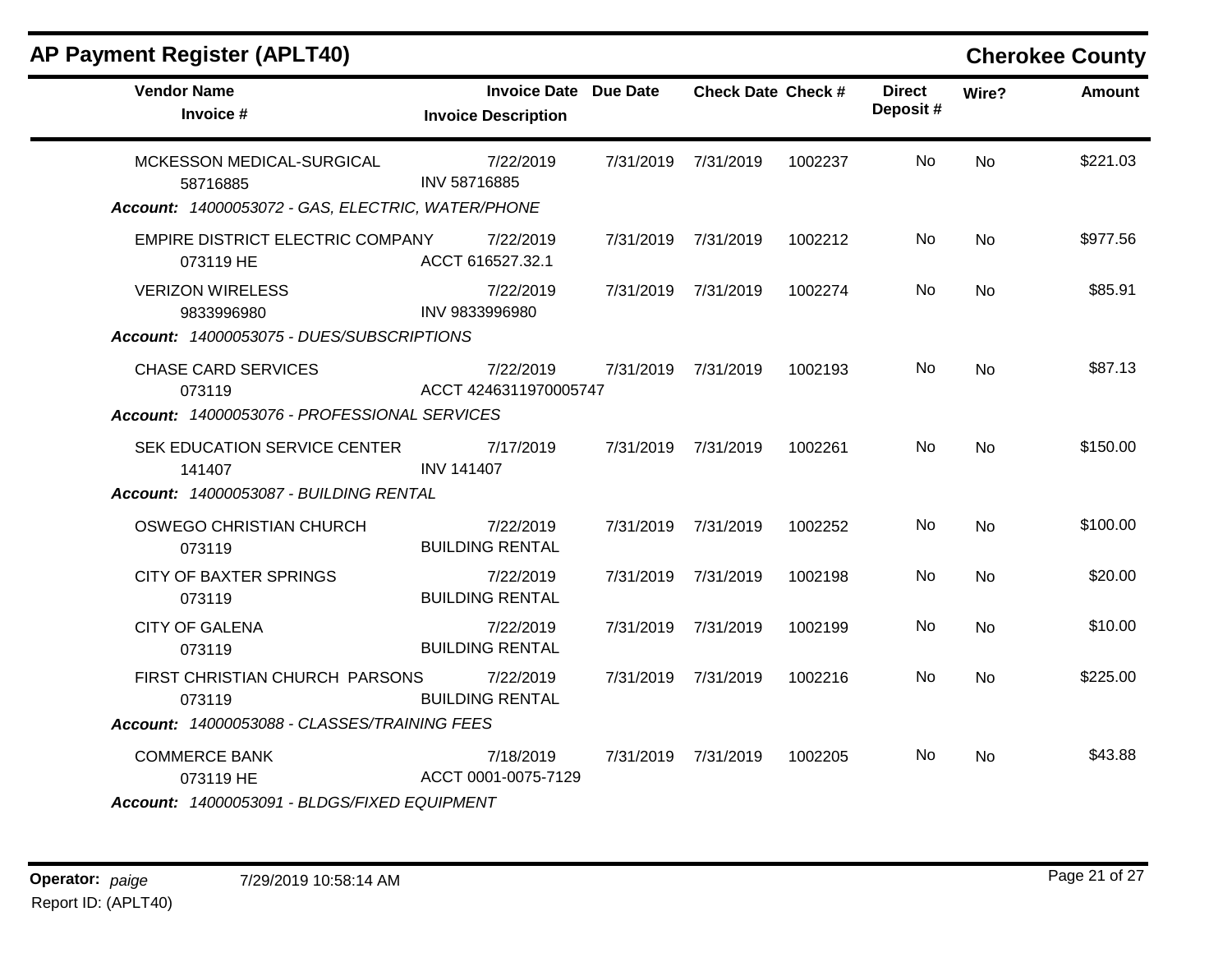|       | <b>Vendor Name</b><br>Invoice #                 | <b>Invoice Date Due Date</b><br><b>Invoice Description</b> |           | <b>Check Date Check #</b> |         | <b>Direct</b><br>Deposit# | Wire?     | <b>Amount</b> |
|-------|-------------------------------------------------|------------------------------------------------------------|-----------|---------------------------|---------|---------------------------|-----------|---------------|
|       | TRUE VALUE COLUMBUS<br>A380201                  | 7/22/2019<br><b>TRANS A380201</b>                          | 7/31/2019 | 7/31/2019                 | 1002273 | No                        | <b>No</b> | \$37.97       |
|       | Account: 14000053182 - CONTRACTS                |                                                            |           |                           |         |                           |           |               |
|       | MEDICAL WASTE SERVICES<br>W61533                | 7/22/2019<br><b>INV W61533</b>                             | 7/31/2019 | 7/31/2019                 | 1002238 | No                        | <b>No</b> | \$99.00       |
|       | DR JONATHAN MANZER<br>073119                    | 7/22/2019<br><b>CONTRACTED SERVICES</b>                    | 7/31/2019 | 7/31/2019                 | 1002210 | No                        | <b>No</b> | \$100.00      |
|       | <b>CHASE CARD SERVICES</b><br>073119            | 7/22/2019<br>ACCT 4246311970005747                         | 7/31/2019 | 7/31/2019                 | 1002193 | No                        | <b>No</b> | \$119.00      |
|       | <b>Subtotal for Department: 000:</b>            |                                                            |           |                           |         |                           |           |               |
|       |                                                 |                                                            |           |                           |         |                           |           | \$2,655.93    |
|       | <b>Subtotal for Fund: 140:</b>                  |                                                            |           |                           |         |                           |           |               |
|       |                                                 |                                                            |           |                           |         |                           |           | \$2,655.93    |
| Fund: | 160<br><b>DIRECT ELECTION</b>                   |                                                            |           |                           |         |                           |           |               |
| Dept: | 000<br><b>NON-DEPARTMENTAL</b>                  |                                                            |           |                           |         |                           |           |               |
|       | Account: 16000053021 - PRINTING/OFFICE SUPPLIES |                                                            |           |                           |         |                           |           |               |
|       | <b>COMMERCE BANK</b><br>073119CL                | 7/17/2019<br>ACCT 0000-0368-758                            | 7/31/2019 | 7/31/2019                 | 1002205 | No                        | No        | \$4.39        |
|       | <b>COMMERCE BANK</b><br>073119CL                | 7/17/2019<br>ACCT 0000-0368-758                            | 7/31/2019 | 7/31/2019                 | 1002205 | No                        | <b>No</b> | \$6.30        |
|       | Account: 16000053023 - EMPLOYEE FOOD/MEALS      |                                                            |           |                           |         |                           |           |               |
|       | <b>COMMERCE BANK</b><br>073119CL1               | 7/17/2019<br>ACCT 0000-1003-7232                           | 7/31/2019 | 7/31/2019                 | 1002206 | No                        | <b>No</b> | \$41.68       |
|       | <b>Subtotal for Department: 000:</b>            |                                                            |           |                           |         |                           |           |               |
|       |                                                 |                                                            |           |                           |         |                           |           |               |

\$52.37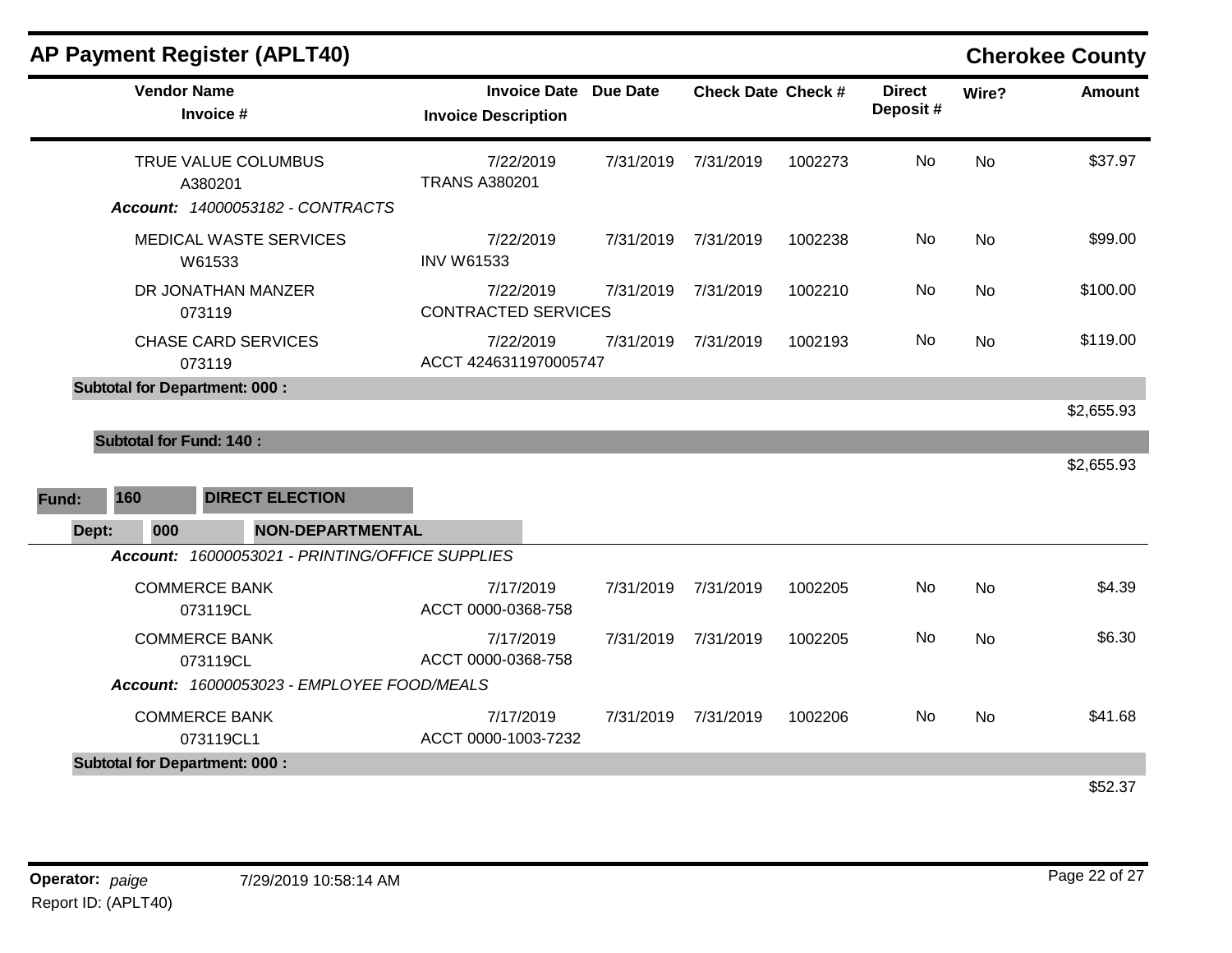|       |                                | <b>AP Payment Register (APLT40)</b>                |                                        |                              |                           |         |                           |           | <b>Cherokee County</b> |
|-------|--------------------------------|----------------------------------------------------|----------------------------------------|------------------------------|---------------------------|---------|---------------------------|-----------|------------------------|
|       | <b>Vendor Name</b>             | Invoice #                                          | <b>Invoice Description</b>             | <b>Invoice Date Due Date</b> | <b>Check Date Check #</b> |         | <b>Direct</b><br>Deposit# | Wire?     | <b>Amount</b>          |
|       | <b>Subtotal for Fund: 160:</b> |                                                    |                                        |                              |                           |         |                           |           |                        |
|       |                                |                                                    |                                        |                              |                           |         |                           |           | \$52.37                |
| Fund: | 190                            | <b>SPECIAL BRIDGE BUILDIN</b>                      |                                        |                              |                           |         |                           |           |                        |
| Dept: | 000                            | <b>NON-DEPARTMENTAL</b>                            |                                        |                              |                           |         |                           |           |                        |
|       |                                | Account: 19000053089 - OTHER CONTRACTUAL           |                                        |                              |                           |         |                           |           |                        |
|       |                                | KDOT- BUREAU OF LOCAL PROJECTS<br>157-14/190BRIDGE | 7/18/2019<br><b>AGREEMENT # 157-14</b> | 7/31/2019                    | 7/31/2019                 | 1002231 | No.                       | No        | \$2,150.00             |
|       |                                | <b>Subtotal for Department: 000:</b>               |                                        |                              |                           |         |                           |           |                        |
|       |                                |                                                    |                                        |                              |                           |         |                           |           | \$2,150.00             |
|       | <b>Subtotal for Fund: 190:</b> |                                                    |                                        |                              |                           |         |                           |           |                        |
|       |                                |                                                    |                                        |                              |                           |         |                           |           | \$2,150.00             |
| Fund: | 224                            | <b>CHEROKEE COUNTY 911</b>                         |                                        |                              |                           |         |                           |           |                        |
| Dept: | 000                            | <b>NON-DEPARTMENTAL</b>                            |                                        |                              |                           |         |                           |           |                        |
|       |                                | Account: 22400053300 - MISC PAID OUT               |                                        |                              |                           |         |                           |           |                        |
|       |                                | <b>COMMERCE BANK</b><br>073119SH7                  | 7/17/2019<br>ACCT 0000-0198-5001       |                              | 7/31/2019 7/31/2019       | 1002206 | No.                       | <b>No</b> | \$520.68               |
|       | AT&T                           | 073119                                             | 7/17/2019<br>ACCT 31614001004978       | 7/31/2019                    | 7/31/2019                 | 1002183 | No                        | No.       | \$307.67               |
|       |                                | <b>Subtotal for Department: 000:</b>               |                                        |                              |                           |         |                           |           |                        |
|       |                                |                                                    |                                        |                              |                           |         |                           |           | \$828.35               |
|       | <b>Subtotal for Fund: 224:</b> |                                                    |                                        |                              |                           |         |                           |           |                        |
|       |                                |                                                    |                                        |                              |                           |         |                           |           | \$828.35               |
| Fund: | 230                            | <b>APPRAISER COSTS</b>                             |                                        |                              |                           |         |                           |           |                        |
| Dept: | 000                            | <b>NON-DEPARTMENTAL</b>                            |                                        |                              |                           |         |                           |           |                        |
|       |                                | Account: 23000053023 - EMPLOYEE FOOD/MEALS         |                                        |                              |                           |         |                           |           |                        |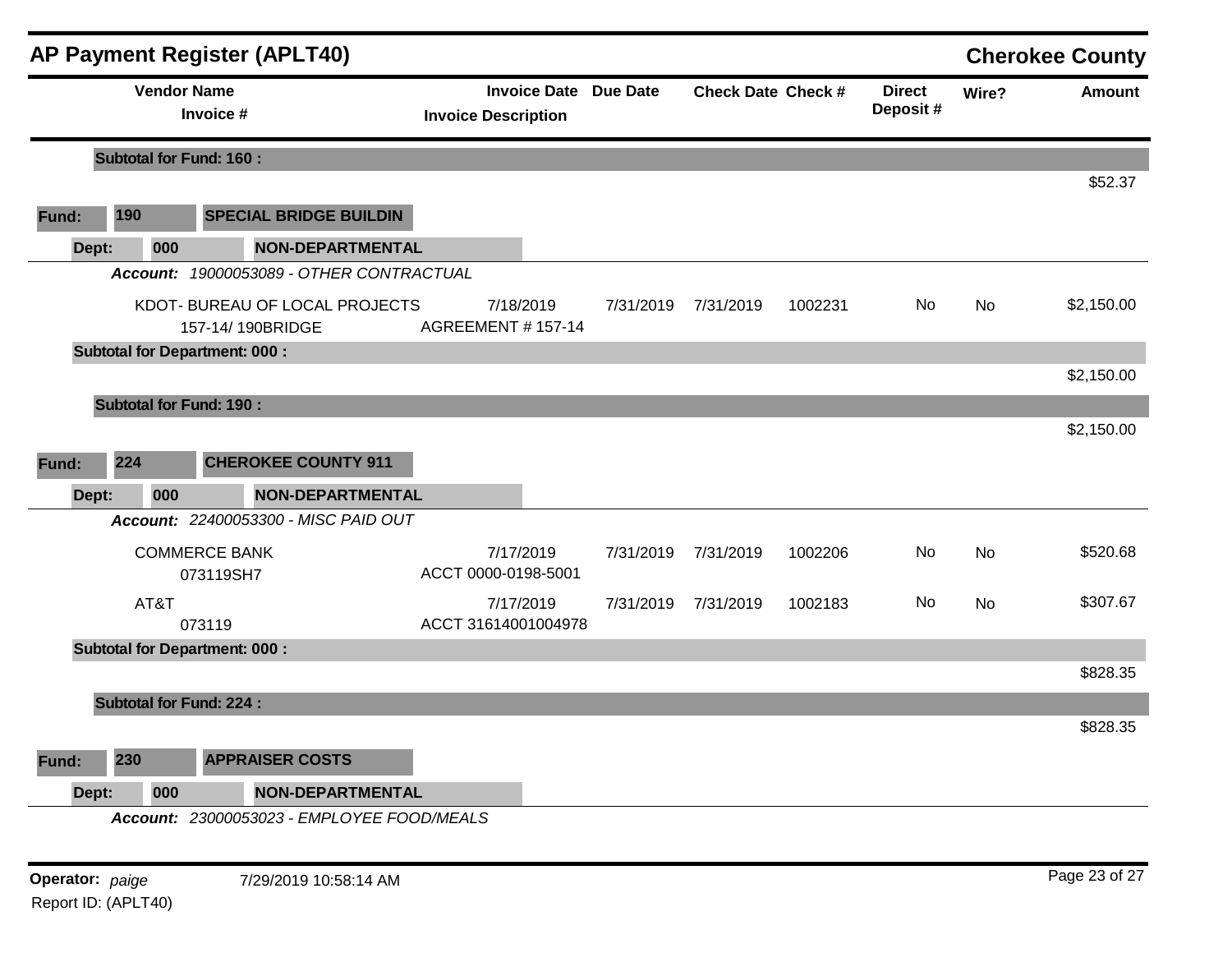| <b>Vendor Name</b><br>Invoice #                                                                                           | <b>Invoice Date Due Date</b><br><b>Invoice Description</b> |           | <b>Check Date Check #</b> |         | <b>Direct</b><br>Deposit# | Wire?     | <b>Amount</b> |
|---------------------------------------------------------------------------------------------------------------------------|------------------------------------------------------------|-----------|---------------------------|---------|---------------------------|-----------|---------------|
| <b>COMMERCE BANK</b><br>073119APP<br>Account: 23000053033 - TIRES                                                         | 7/17/2019<br>ACCT 0000-3163-7697                           | 7/31/2019 | 7/31/2019                 | 1002205 | No                        | <b>No</b> | \$13.08       |
| <b>COMMERCE BANK</b><br>073119<br>Account: 23000053077 - HOTEL RENTALS                                                    | 7/17/2019<br>ACCCT 0000-8119-9911                          | 7/31/2019 | 7/31/2019                 | 1002205 | No                        | No        | \$168.38      |
| <b>COMMERCE BANK</b><br>073119APP<br>Account: 23000053088 - PROFESSIONAL DEVELOPMENT                                      | 7/17/2019<br>ACCT 0000-3163-7697                           | 7/31/2019 | 7/31/2019                 | 1002205 | No                        | No        | \$275.96      |
| <b>KCAA EDUCATION FUND</b><br>10011                                                                                       | 7/17/2019<br>INV 1671, 1691, 1705                          | 7/31/2019 | 7/31/2019                 | 1002230 | No                        | No        | \$790.00      |
| <b>COMMERCE BANK</b><br>073119APP1                                                                                        | 7/17/2019<br>ACCT 0000-0100-9448                           | 7/31/2019 | 7/31/2019                 | 1002205 | No.                       | No        | \$299.95      |
| <b>Subtotal for Department: 000:</b><br><b>Subtotal for Fund: 230:</b>                                                    |                                                            |           |                           |         |                           |           | \$1,547.37    |
| 260<br><b>EMPLOYEE BENEFITS</b><br>Fund:                                                                                  |                                                            |           |                           |         |                           |           | \$1,547.37    |
| 000<br><b>NON-DEPARTMENTAL</b><br>Dept:                                                                                   |                                                            |           |                           |         |                           |           |               |
| Account: 26000053215 - MERITAIN HEALTH<br><b>MERITAIN HEALTH</b><br>073119<br><b>Account: 26000053216 - VSP Insurance</b> | 7/17/2019<br>GROUP 02438,, AUGUST 2019                     | 7/31/2019 | 7/31/2019                 | 1002242 | No.                       | No.       | \$54,561.56   |
| <b>VISION SERVICE PLAN</b><br>073119<br>Account: 26000053221 - GREAT WEST 130028-01                                       | 7/23/2019<br>ACCT 3000864800001                            | 7/31/2019 | 7/31/2019                 | 1002275 | No                        | No        | \$1,512.01    |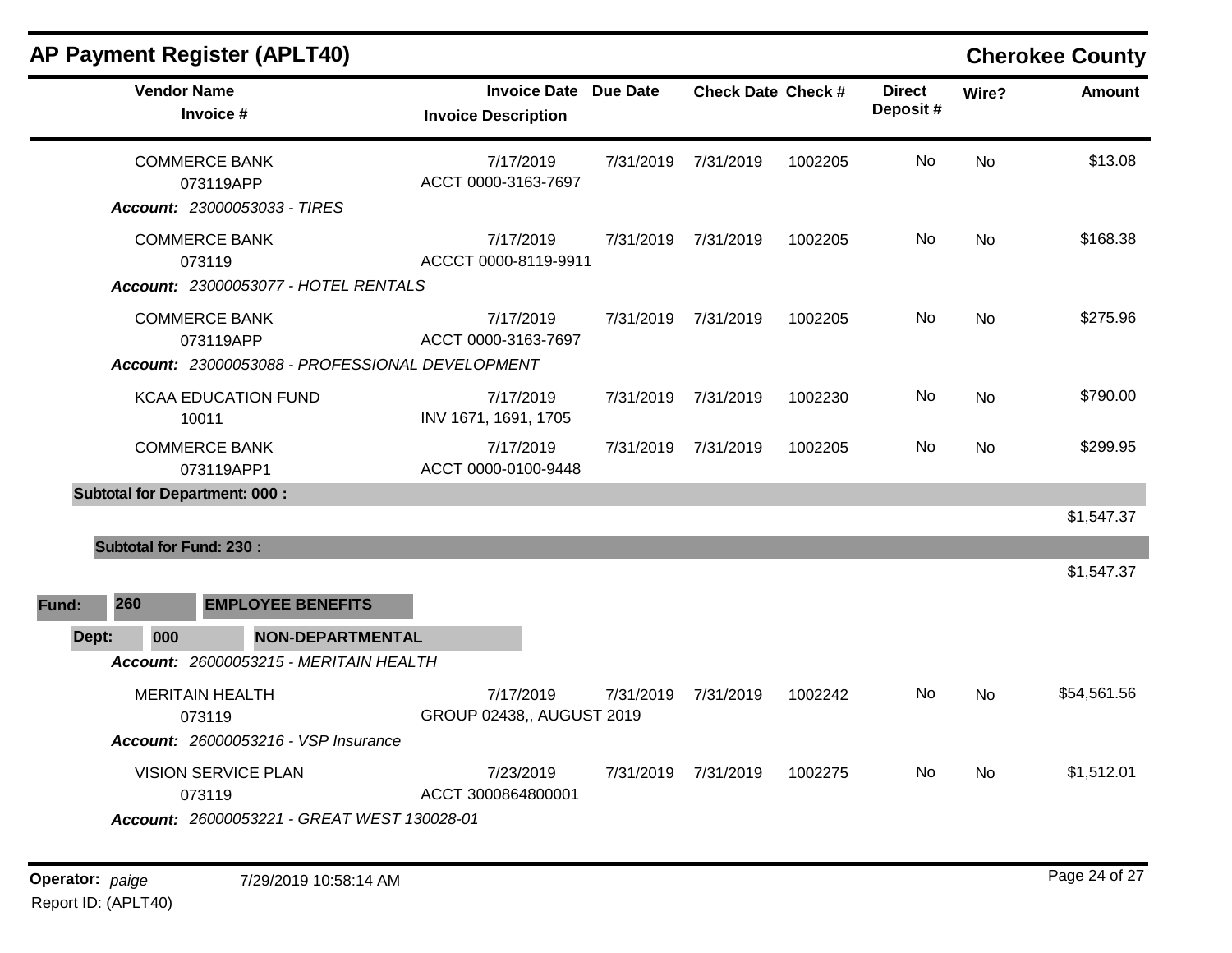|                 |                                | <b>AP Payment Register (APLT40)</b>                  |                                                            |           |                           |         |                           |           | <b>Cherokee County</b> |
|-----------------|--------------------------------|------------------------------------------------------|------------------------------------------------------------|-----------|---------------------------|---------|---------------------------|-----------|------------------------|
|                 | <b>Vendor Name</b>             | Invoice #                                            | <b>Invoice Date Due Date</b><br><b>Invoice Description</b> |           | <b>Check Date Check #</b> |         | <b>Direct</b><br>Deposit# | Wire?     | <b>Amount</b>          |
|                 |                                | <b>TRAVIS FIELDS</b><br>073119                       | 7/17/2019<br><b>REIMB-DEF COMP</b>                         | 7/31/2019 | 7/31/2019                 | 1002272 | No                        | <b>No</b> | \$82.00                |
|                 |                                | <b>Subtotal for Department: 000:</b>                 |                                                            |           |                           |         |                           |           |                        |
|                 | <b>Subtotal for Fund: 260:</b> |                                                      |                                                            |           |                           |         |                           |           | \$56,155.57            |
|                 |                                |                                                      |                                                            |           |                           |         |                           |           | \$56,155.57            |
| Fund:           | 330                            | <b>SEWER DISTRICT#1 OPER</b>                         |                                                            |           |                           |         |                           |           |                        |
| Dept:           | 000                            | NON-DEPARTMENTAL                                     |                                                            |           |                           |         |                           |           |                        |
|                 |                                | Account: 33000053089 - OTHER CONTRACTUAL             |                                                            |           |                           |         |                           |           |                        |
|                 |                                | <b>WARSTLER EXCAVATING</b><br>3687 SEWER             | 7/21/2019<br>INV #3687                                     | 7/31/2019 | 7/31/2019                 | 1002276 | No                        | <b>No</b> | \$240.00               |
|                 |                                | <b>B&amp;L WATERWORKS SUPPLY INC</b><br>120628 SEWER | 7/3/2019<br>INV #120628                                    | 7/31/2019 | 7/31/2019                 | 1002184 | No                        | <b>No</b> | \$258.50               |
|                 |                                | PACE ANALYTICAL<br>1960074120 SEWER                  | 4/18/2019<br>INV #1960074120                               | 7/31/2019 | 7/31/2019                 | 1002253 | No                        | <b>No</b> | \$315.00               |
|                 |                                | <b>COMMERCE BANK</b><br>0000-9659-2993 SEWER         | 6/11/2019<br>0000-9659-2993                                | 7/31/2019 | 7/31/2019                 | 1002205 | No                        | No        | \$26.40                |
|                 |                                | <b>Subtotal for Department: 000:</b>                 |                                                            |           |                           |         |                           |           |                        |
|                 |                                |                                                      |                                                            |           |                           |         |                           |           | \$839.90               |
|                 | <b>Subtotal for Fund: 330:</b> |                                                      |                                                            |           |                           |         |                           |           | \$839.90               |
| Fund:           | 450                            | <b>TOURISM &amp; CONVENTION</b>                      |                                                            |           |                           |         |                           |           |                        |
| Dept:           | 000                            | <b>NON-DEPARTMENTAL</b>                              |                                                            |           |                           |         |                           |           |                        |
|                 |                                | Account: 45000053089 - OTHER CONTRACTUAL             |                                                            |           |                           |         |                           |           |                        |
|                 |                                | CHEROKEE COUNTY TOURISM GRANT PRO<br>073119          | 7/22/2019<br><b>GUEST TAX DISTRIBUTION</b>                 | 7/31/2019 | 7/31/2019                 | 1002194 | No                        | No        | \$397.24               |
| Operator: paige |                                | 7/29/2019 10:58:14 AM                                |                                                            |           |                           |         |                           |           | Page 25 of 27          |

Report ID: (APLT40)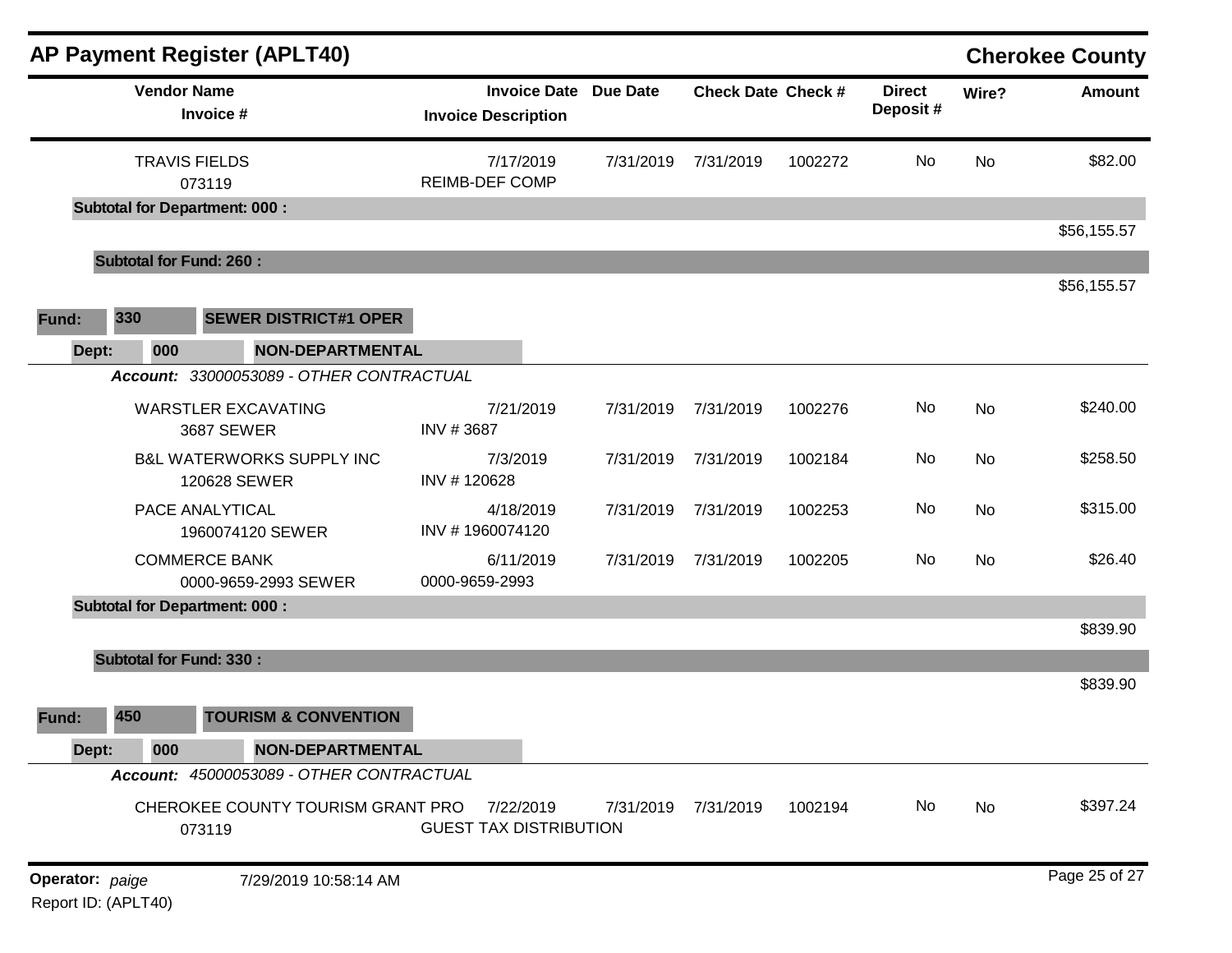| <b>AP Payment Register (APLT40)</b>           |                                                   |                 |                           |         |                                   |           | <b>Cherokee County</b> |
|-----------------------------------------------|---------------------------------------------------|-----------------|---------------------------|---------|-----------------------------------|-----------|------------------------|
| <b>Vendor Name</b><br>Invoice #               | <b>Invoice Date</b><br><b>Invoice Description</b> | <b>Due Date</b> | <b>Check Date Check #</b> |         | <b>Direct</b><br>Deposit#         | Wire?     | <b>Amount</b>          |
| BAXTER SPRINGS CHAMBER OF COMMERC<br>073119   | 7/22/2019<br><b>GUEST TAX DISTRIBUTION</b>        | 7/31/2019       | 7/31/2019                 | 1002185 | No                                | <b>No</b> | \$595.85               |
| <b>COLUMBUS CHAMBER OF COMMERCE</b><br>073119 | 7/22/2019<br><b>GUEST TAX DISTRIBUTION</b>        | 7/31/2019       | 7/31/2019                 | 1002202 | <b>No</b>                         | <b>No</b> | \$595.86               |
| <b>Subtotal for Department: 000:</b>          |                                                   |                 |                           |         |                                   |           |                        |
|                                               |                                                   |                 |                           |         |                                   |           | \$1,588.95             |
| <b>Subtotal for Fund: 450:</b>                |                                                   |                 |                           |         |                                   |           |                        |
|                                               |                                                   |                 |                           |         |                                   |           | \$1,588.95             |
| 460<br><b>VIN</b><br>Fund:                    |                                                   |                 |                           |         |                                   |           |                        |
| Dept:<br>000<br><b>NON-DEPARTMENTAL</b>       |                                                   |                 |                           |         |                                   |           |                        |
| Account: 46000053300 - MISC PAID OUT          |                                                   |                 |                           |         |                                   |           |                        |
| N&F TRAINING SOLUTIONS, LLC<br>073119         | 7/19/2019<br>THREE DAY TRAINING/CRITICAL MINDSET  | 7/31/2019       | 7/31/2019                 | 1002247 | No.                               | <b>No</b> | \$5,100.00             |
| <b>Subtotal for Department: 000:</b>          |                                                   |                 |                           |         |                                   |           |                        |
|                                               |                                                   |                 |                           |         |                                   |           | \$5,100.00             |
| <b>Subtotal for Fund: 460:</b>                |                                                   |                 |                           |         |                                   |           |                        |
|                                               |                                                   |                 |                           |         |                                   |           | \$5,100.00             |
|                                               |                                                   |                 |                           |         | Total for Bank 1 Account 1120298: |           | \$136,911.42           |
|                                               |                                                   |                 |                           |         | ***** Total Invoices Paid:        |           | \$136,911.42           |